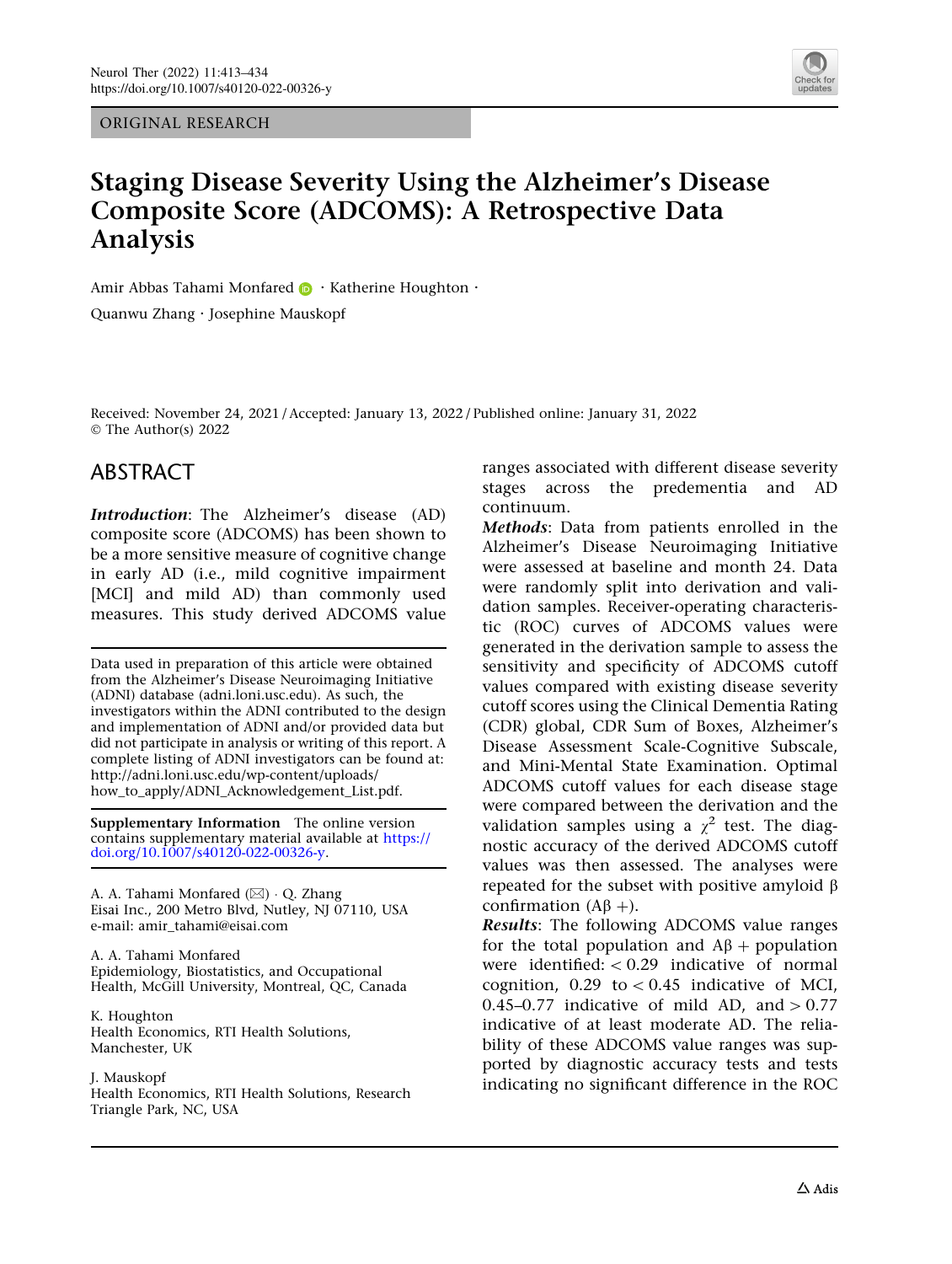curves between the derivation and validation samples.

Conclusion: ADCOMS values ranges can be used to assess the severity of cognitive decline. The derived severity threshold score ranges for ADCOMS will enable its use as an endpoint in clinical trials assessing disease progression and clinical outcomes of disease-modifying therapies in persons with MCI or early AD, including patients with  $AB +$  confirmation.

Keywords: Alzheimer disease; Cognitive dysfunction; ROC curve; Severity; Progression

### Key Summary Points

#### Why carry out this study?

A primary treatment goal for persons with symptoms related to Alzheimer's disease (AD) in the predementia or early dementia stages is to slow or reverse disease progression.

The AD Composite Score (ADCOMS) has been shown to be more sensitive to changes in cognition in those with early AD than other measures of AD disease progression.

Staging scores for the ADCOMS indicating different levels of cognitive decline are needed to assess the impact of potential disease-modifying treatments on disease progression in clinical trials in those with mild cognitive impairment or mild dementia.

#### What was learned from the study?

Data from the Alzheimer's Disease Neuroimaging Initiative (ADNI) were used to derive staging score ranges for the ADCOMS measure that could be used to distinguish among those with normal cognition, mild cognitive impairment, mild AD, and moderate/severe AD.

These staging score ranges were replicated in patients with a confirmed positive amyloid  $\beta$  biomarker.

# INTRODUCTION

Staging of Alzheimer's disease (AD) severity via assessment measures is a common approach in clinical and research settings to assess disease severity and identify transitions between health states. The US Food and Drug Administration's Guidelines for the Clinical Evaluation of Antidementia Drugs [[1\]](#page-19-0) states that documentation of stage or severity of dementia is key and that it must be recorded in a manner that is understandable. Clinically, AD-related dementia is often staged as mild, moderate, or severe according to thresholds of neuropsychological scales such as the Clinical Dementia Rating Scale (CDR), the Alzheimer's Disease Assessment Scale-Cognitive Subscale (ADAS-Cog), and the Mini-Mental State Examination (MMSE), among others.

However, the pathology of AD precedes the development of dementia; by the time dementia is diagnosed, substantial and irreversible neurological damage has occurred. Potential disease-modifying treatments aim to halt the development of such damage and thus require the identification of patients in earlier, predementia, stages. Mild cognitive impairment (MCI) is clinically defined as a stage between cognitively normal and dementia [\[2\]](#page-19-0) and is recognized as a formal clinical diagnosis [[3](#page-19-0)]. During MCI, no functional impairment is observed, and there are only subtle cognitive changes (e.g., short-term memory complaints, word-finding difficulties) that are difficult to detect. Neuropsychological scales originally developed to diagnose and stage severity levels of AD-related dementia are insensitive to detecting MCI [[4–6\]](#page-19-0). Despite this limitation, such measures continue to be commonly used to evaluate cognitive and functional outcomes and treatment effects in trials of potentially disease-modifying compounds focusing on predementia and early AD (i.e., MCI due to AD and mild AD dementia).

To address these challenges, Wang et al. [[7](#page-19-0)] statistically derived a composite measure composed of items from existing scales that appears to be more sensitive to changes in cognition during the predementia and early stages of AD,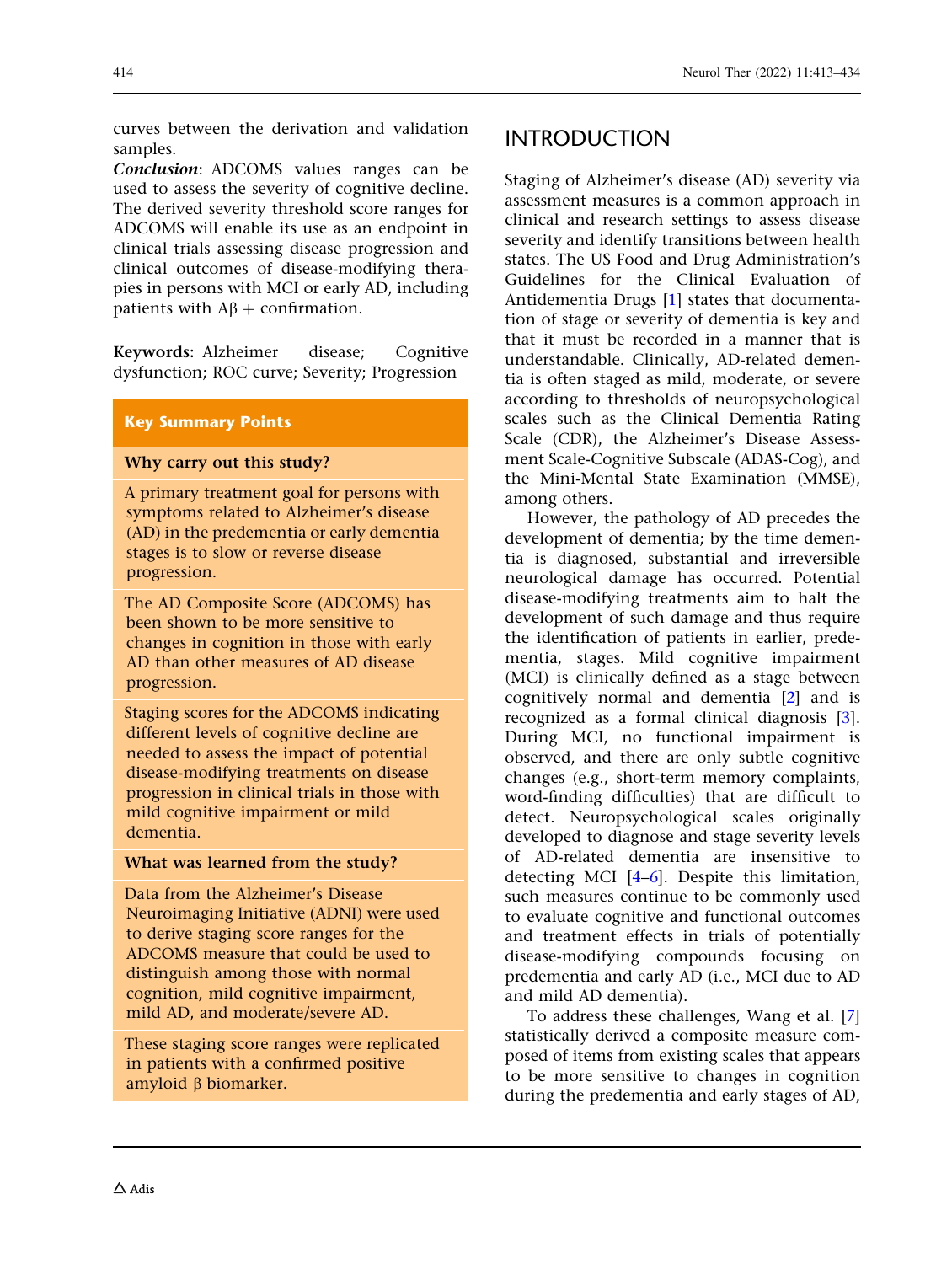despite the individual scales lacking overall sensitivity. Clinically sensitive items from the ADAS-Cog, MMSE, and CDR Sum of Boxes (CDR-SB) were identified, and the AD Composite Score (ADCOMS) was derived with the intention using it as a primary outcome measure for registration trials of disease-modifying treatments in persons with predementia and early AD-related dementia. The ADCOMS has demonstrated improved sensitivity over the individual scales and requires smaller sample sizes to detect change over time [[7](#page-19-0)]. Furthermore, ADCOMS has been shown to be superior to other measures in detecting and measuring early cognitive decline and disease progression among patients with early stages of AD in several clinical trials  $[8-10]$  $[8-10]$  $[8-10]$ . For this reason, the use of ADCOMS in the assessment of treatment response in clinical trials of investigational therapies among patients with early AD is increasing [[11–15\]](#page-20-0).

Although there is evidence that changes in ADCOMS values are more likely to be observed during early cognitive decline than changes in scores of other measures [[9](#page-19-0), [16](#page-20-0), [17](#page-20-0)], scoring ranges identifying specific cognitive decline severity stages for the ADCOMS have not been established or standardized. The ADCOMS was specifically developed for use in early cognitive decline; thus, the utility of ADCOMS beyond early AD is also undocumented. Identifying score ranges for the ADCOMS associated with different stages in the progression of AD will inform objective measurements of cognitive change over time and aid with monitoring the treatment effects on AD disease progression in clinical research settings.

The objective of this study was to derive ADCOMS value ranges that identify specific predementia and AD-related dementia disease severity stages. We were particularly interested in deriving ADCOMS value ranges that may be used to distinguish among patients with clinical diagnoses of normal cognition, MCI, mild AD, and more advanced AD.

# METHODS

#### Participants

Data used in the preparation of this article were obtained from the ADNI database (adni.loni.usc.edu) on December 13, 2018. The ADNI was launched in 2003 as a public-private partnership, led by principal investigator Michael W. Weiner, MD. The primary goal of the ADNI has been to test whether serial magnetic resonance imaging, positron emission tomography, other biological markers, and clinical and neuropsychological assessment can be combined to measure the progression of MCI and early AD. For up-to-date information, see [www.adni-info.](http://www.adni-info.org) [org](http://www.adni-info.org).

The population included in ADNI ranged from age 55–90 years (inclusive), had a Modified Hachinski score of  $\leq$  4, had a Geriatric Depression Scale score of  $< 6$ , had a study partner able to provide an independent evaluation of functioning, and spoke either English or Spanish. Table [1](#page-3-0) presents a description of criteria applied in ADNI to assign patients to disease severity categories of normal cognition, MCI, and AD. Table [2](#page-4-0) presents the number of patients within each disease severity category available for analysis. Early onset AD (defined as a diagnosis of at least mild AD before the age of 65 years) was present among 48 patients at baseline and 28 patients at month 24.

Written informed consent was obtained from all participants in the ADNI project, and recruitment was approved by the institutional review boards of all participating institutions (see supplementary material). Permission to access and use the ADNI data was obtained by the authors from the ADNI Initiative.

### Alzheimer's Disease Composite Score (ADCOMS)

The ADCOMS contains a total of 12 cognitive and functional items, including 4 items from the ADAS-Cog, 2 items from the MMSE, and all 6 items from the CDR-SB (Table [3](#page-4-0)). To score the ADCOMS, each item is weighted according to the partial least-squares regression coefficients identified during the measure derivation [\[7](#page-19-0)]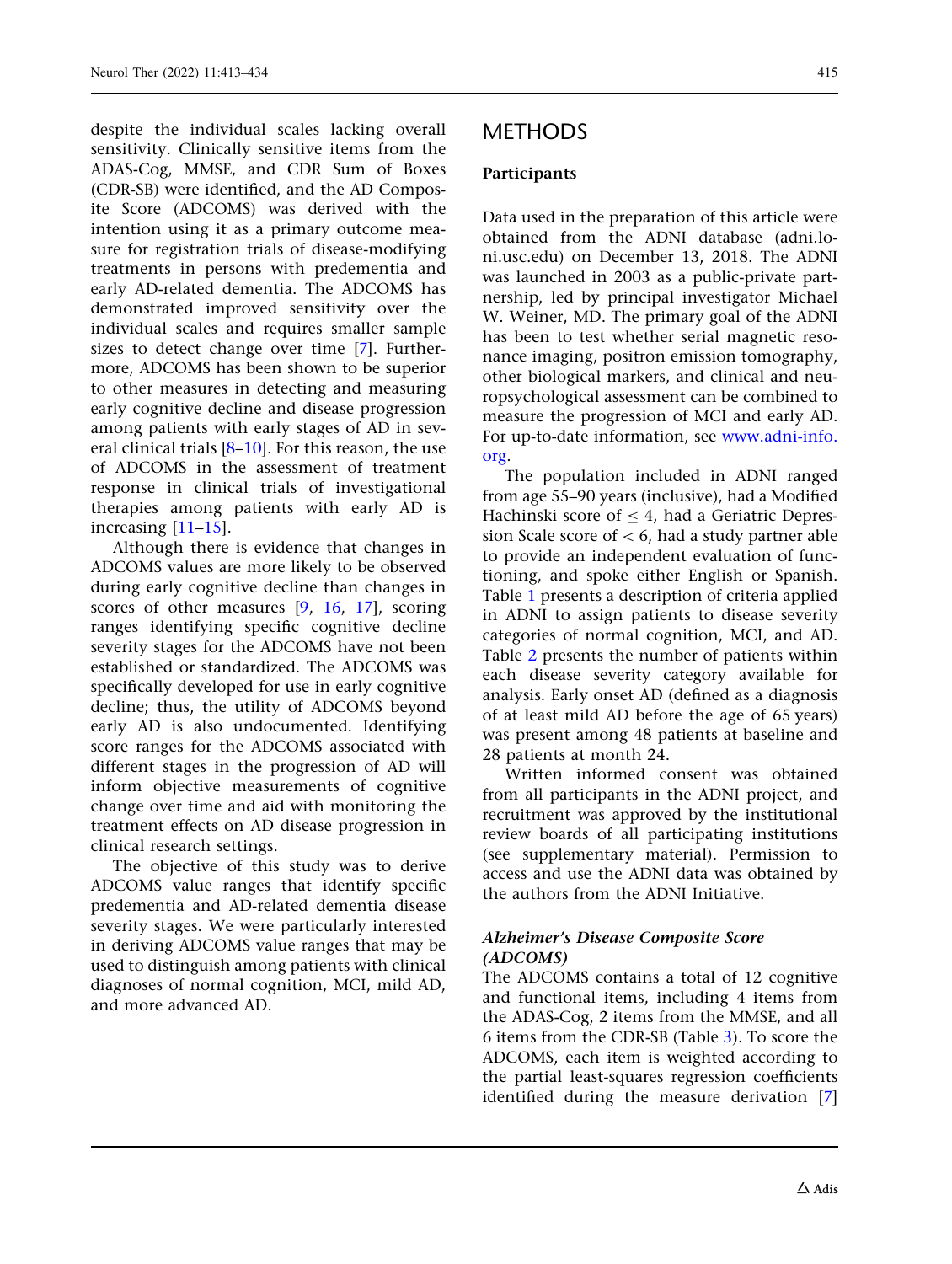<span id="page-3-0"></span>Table 1 ADNI population definitions

#### ADNI population definition

Cognitively normal

Normal memory function documented by scoring at specific cut points on the Logical Memory II subscale (Delayed Paragraph Recall) from the Wechsler Memory Scale-Revised

 $\geq$  16 years of education: score of  $\geq$  9

8–15 years of education: score of  $\geq$  5

0–7 years of education: score of  $\geq$  3

MMSE score of 24–30

CDR score of 0, with a memory box score of 0

MCI

MMSE score of 24–30

A memory concern by either the study partner or the patient (with verification by the partner)

Objective memory loss documented by scoring at specific cut points on the Logical Memory II subscale (Delayed Paragraph Recall) from the Wechsler Memory Scale-Revised

 $\geq$  16 years of education: score of  $\leq$  8 (late MCI) or  $\geq$  9 to 11 (early MCI)

8–15 years of education: score of  $\leq$  4 (late MCI)  $\geq$  5 (early MCI)

0–7 years of education: score of  $\leq$  2 (late MCI)  $\geq$  3 to 6 (early MCI)

CDR score of 0.5, with a memory box score of at least 0.5

Absence of significant levels of impairment in other cognitive domains

Essentially preserved activities of daily living

Absence of dementia

Mild AD

MMSE scores of 20–26

A memory concern by the either the study partner or the patient (with verification by the partner)

Objective memory loss documented by scoring at specific cut points on the Logical Memory II subscale (Delayed Paragraph Recall) from the Wechsler Memory Scale-Revised

 $\geq 16$  years of education: score of  $\leq 8$ 

8–15 years of education: score of  $\leq 4$ 

0–7 years of education: score of  $\leq$  2

CDR score of 0.5 or 1.0

Meets National Institute of Neurological and Communicative Diseases and Stroke/Alzheimer's Disease and Related Disorders Association criteria for probable AD

AD Alzheimer's disease, ADNI Alzheimer's Disease Neuroimaging Initiative, CDR clinical Dementia Rating Scale, MCI mild cognitive impairment, MMSE Mini-Mental State Examination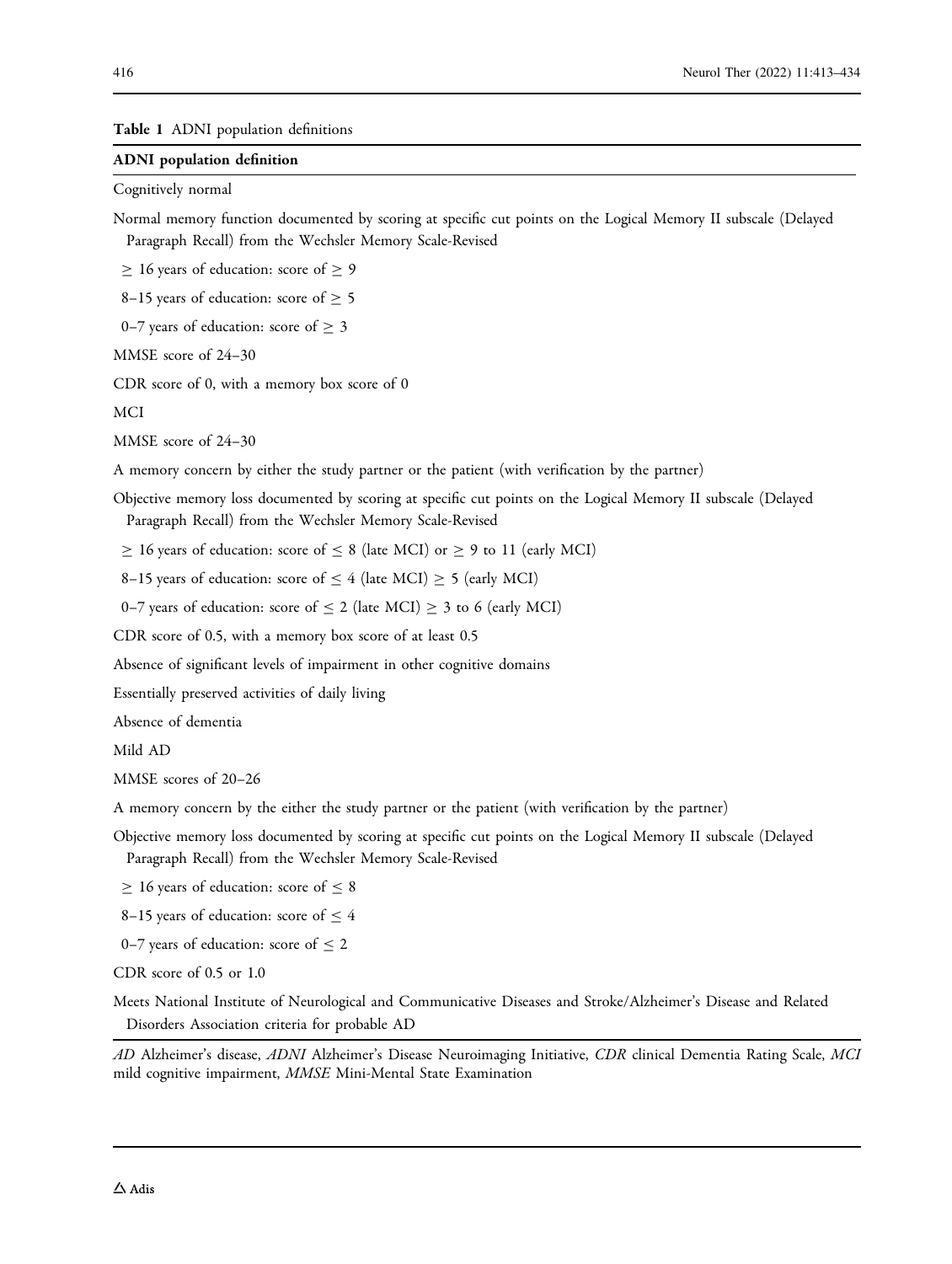#### <span id="page-4-0"></span>Table 2 ADNI available data

|                                                         | Cognitively normal | <b>MCI</b> | AD. |
|---------------------------------------------------------|--------------------|------------|-----|
| Number of available patients: total                     |                    |            |     |
| Baseline                                                | 777                | 938        | 358 |
| Visit at 24 months                                      | 440                | 483        | 339 |
| Number of available patients: amyloid $\beta$ biomarker |                    |            |     |
| Baseline                                                | 191                | 441        | 224 |
| Visit at 24 months                                      | 128                | 227        | 208 |

AD Alzheimer's disease, ADNI Alzheimer's Disease Neuroimaging Initiative, CDR Clinical Dementia Rating Scale, MCI mild cognitive impairment

| Scale       | Item                         |                |       |  |
|-------------|------------------------------|----------------|-------|--|
|             | Name                         | Possible score |       |  |
| ADAS-Cog    | Delayed word recall          | $0 - 10$       | 0.008 |  |
|             | Orientation                  | $0 - 8$        | 0.017 |  |
|             | Word recognition             | $0 - 12$       | 0.004 |  |
|             | Word-finding difficulty      | $0 - 5$        | 0.016 |  |
| <b>MMSE</b> | Orientation to time          | $0 - 5$        | 0.042 |  |
|             | Drawing                      | $0 - 1$        | 0.038 |  |
| CDR-SB      | Personal care                | $0 - 4$        | 0.054 |  |
|             | Community affairs            | $0 - 3$        | 0.109 |  |
|             | Home and hobbies             | $0 - 3$        | 0.089 |  |
|             | Judgment and problem solving | $0 - 3$        | 0.069 |  |
|             | Memory                       | $0 - 3$        | 0.059 |  |
|             | Orientation                  | $0 - 3$        | 0.078 |  |

Table 3 ADCOMS items and weighting Source: Wang et al. [\[7](#page-19-0)]

To score the ADCOMS, each item is weighted according to the partial least-squares regression coefficients. Total ADCOMS values range from 0 to 1.97

ADAS-Cog Alzheimer's Disease Assessment Scale-Cognition, ADCOMS Alzheimer's Disease Composite Score, CDR-SB Clinical Dementia Rating Scale-Sum of Boxes, MMSE Mini-Mental State Examination, PLS partial least-squares

(Table 3). Total ADCOMS values range from 0 to 1.97, with higher scores indicative of greater impairment.

#### Other AD Severity Measures

The other AD severity measures used in the analysis include the CDR, CDR-SB, MMSE, and ADAS-Cog (see supplementary material for a description of these measures). The value ranges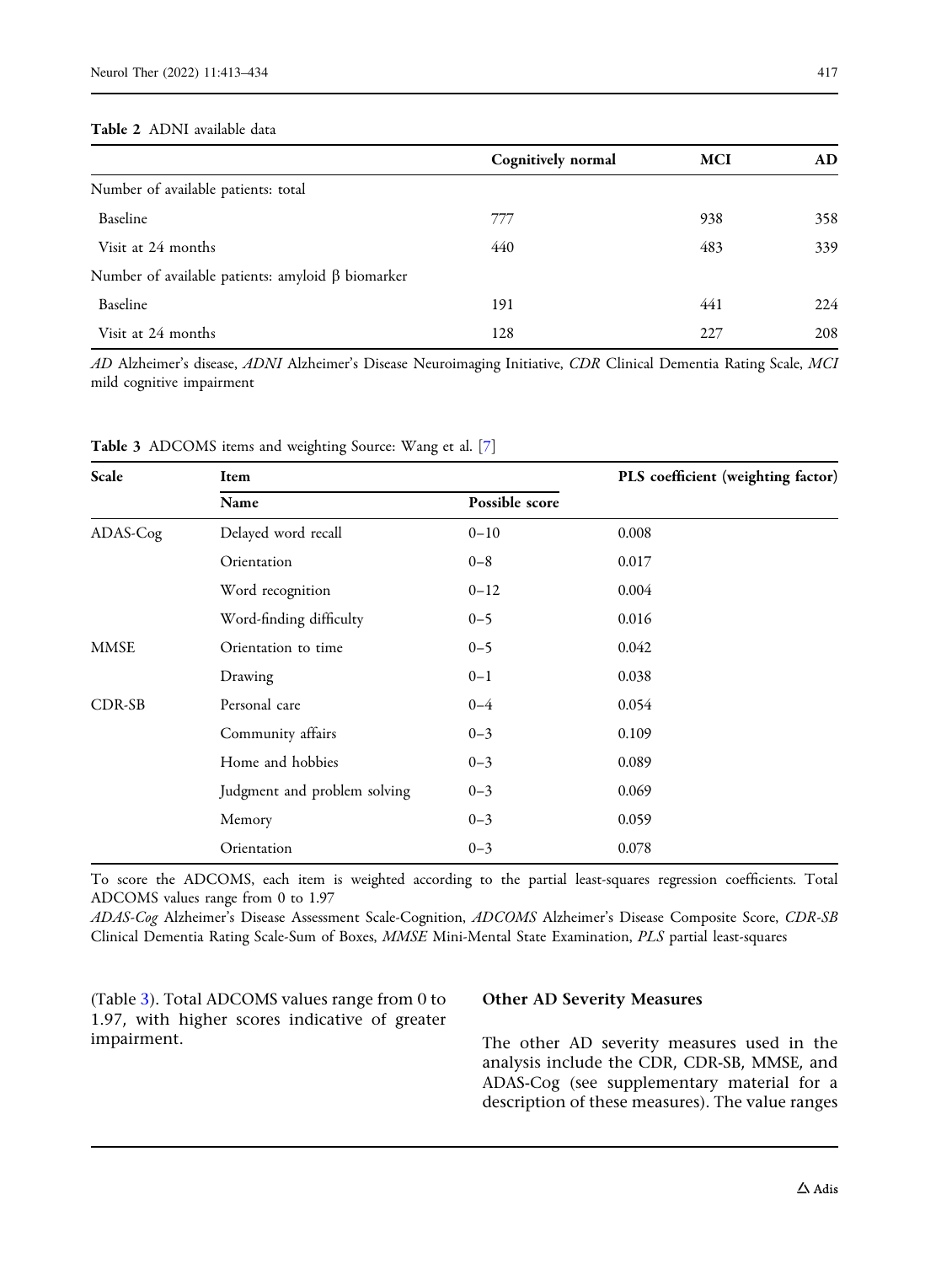<span id="page-5-0"></span>for these measures that are currently used as cut points to identify MCI and to determine ADrelated dementia disease severity are presented in Table 4.

### Analyses

#### Overview

Analyses were conducted in several stages using the Stata statistical software package (version 15.1). First, a baseline dataset and a month 24 dataset were each randomly split to derive two data sets (a derivation set and a validation set). Then, receiver-operating characteristic (ROC) curves were used to identify the ADCOMS values with the best balance of sensitivity and specificity for distinguishing between different disease severity levels (e.g., between MCI and mild AD; see the section on ROC curves for more detail). ROC curves were applied to the ADCOMS data using each reference assessment measure separately (i.e., the CDR, CDR-SB, ADAS-Cog, and MMSE), which resulted in a range of ADCOMS values that most likely distinguish between each different disease severity levels. This approach allowed an assessment of the ADCOMS values for each of the predementia and AD-related dementia disease stages that align with those from measures commonly used in clinical practice and research settings. We then assessed whether the results from the derivation data set were comparable to those from the validation data set using a goodness of fit test.

In the next stage, we applied a ROC curve to ADCOMS data using patients with a clinical diagnosis of either MCI or mild AD. This was to test whether the ADCOMS value ranges we had derived from the reference measures do have discriminate ability. If the ADCOMS value ranges we derived have discriminate ability, then the ADCOMS value with the best balance of sensitivity and specificity from this ROC curve would fall within the previously derived ADCOMS value ranges. This allowed an assessment of whether the derived ADCOMS value ranges can discriminate between clinician-diagnosed disease stages.

In the final stage, all analyses were repeated with the use of a subset of data restricted to patients with positive amyloid  $\beta$  confirmation. These analyses are described in more detail below.

#### Derivation and Validation Sample

Two sets of data were derived for eligible patients who had observations on each of the assessment measures: one for the baseline observation (i.e., data recorded upon entry into the ADNI;  $n = 2073$ ) and one for the visit at 24 months (i.e., data recorded 2 years after entry into the ADNI;  $n = 1262$ ). Within each data set, the sample was randomly split by 50% to generate a derivation sample and a validation sample.

#### ROC Curves

Published cut point scores for the reference assessment measures were used to indicate

| Scale      | Cognitively normal | <b>MCI</b>  | Mild AD     | Moderate AD  | Severe AD |
|------------|--------------------|-------------|-------------|--------------|-----------|
| <b>CDR</b> | 0                  | 0.5         |             |              | 3         |
| CDR-SB     |                    | $0.5 - 4.0$ | $4.5 - 9.0$ | $9.5 - 15.5$ | $16 - 18$ |
| ADAS-Cog   | < 8                | $8 - 15$    | $16 - 32$   | $\geq$ 33    | <b>NR</b> |
| MMSE       | > 26               | > 26        | $21 - 25$   | $11 - 20$    | $\leq 10$ |

Table 4 Cut scores for reference assessment measures Sources: [[31](#page-20-0)–[33](#page-21-0)]

AD Alzheimer's disease, ADAS-Cog Alzheimer's Disease Assessment Scale-Cognition, CDR Clinical Dementia Rating Scale, CDR-SB Clinical Dementia Rating Scale-Sum of Boxes, MCI mild cognitive impairment, MMSE Mini-Mental State Examination, NR not relevant because of no unique score available for this disease stage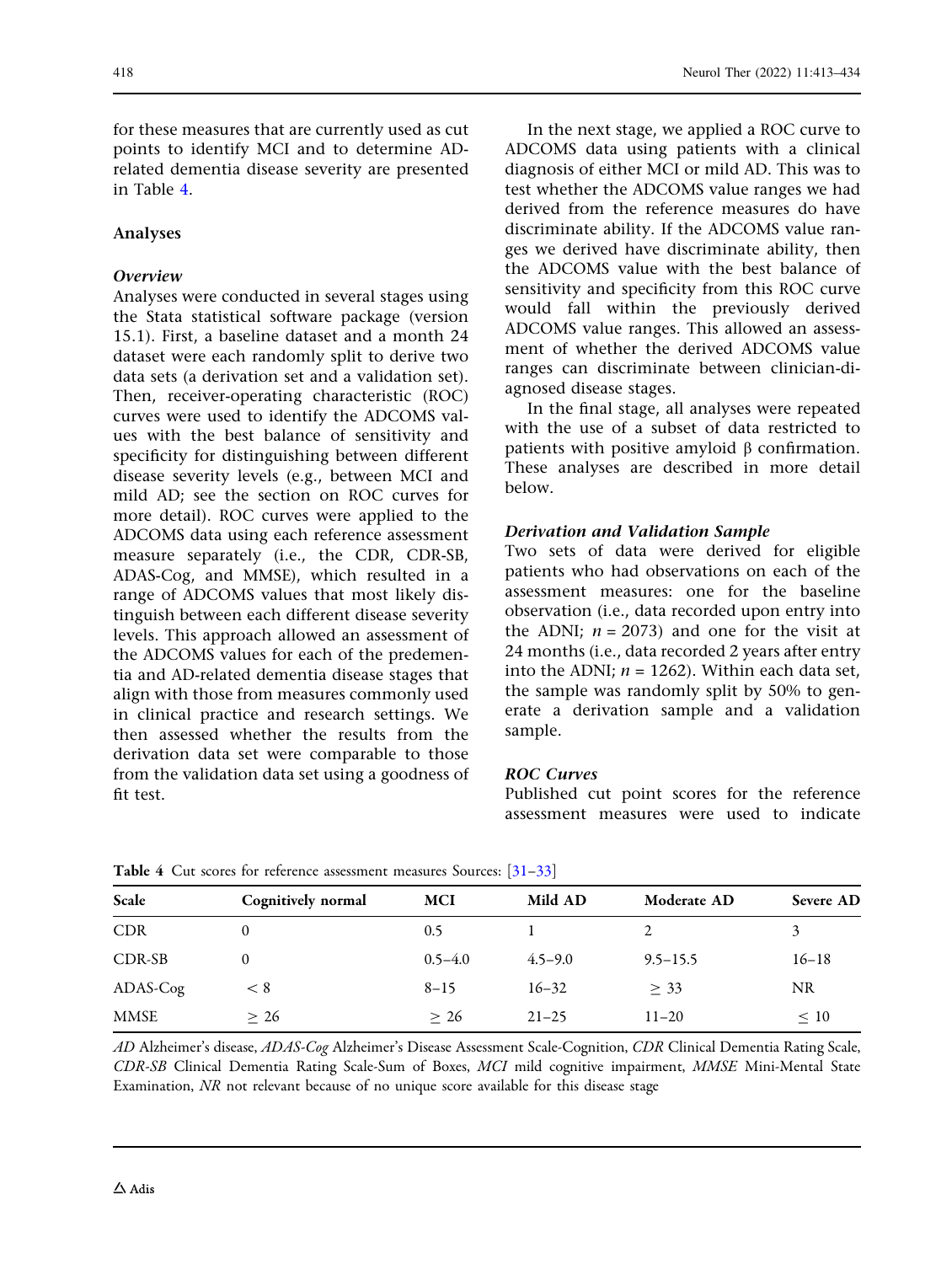patient disease stage (as documented in Table [4](#page-5-0)). ROC curves were applied to the ADCOMS data using each reference measure and each cut point within each reference measure. For example, a ROC curve of ADCOMS data was generated for patients with a baseline CDR score of 0 or 0.5 (i.e., cognitively normal or MCI, according to the established cut point for the CDR). ROC curves plot the sensitivity (the probability of predicting that a true positive will be a positive) against 1-specificity (the probability of predicting that a true negative will be a positive) for each possible cut point score (i.e., every ADCOMS value from 0 to 1.97). Values of the area under the ROC curve close to 1 indicate that the cut point has high diagnostic accuracy, while a value of 0.5 indicates a noninformative cut point that makes random classifications. Thus, for the current example, the ROC curve was used to indicate the ADCOMS value that had the highest sensitivity and specificity in distinguishing between patients with a CDR score indicative of cognitively normal or MCI.

This process was repeated for each measure (i.e., the CDR, CDR-SB, ADAS-Cog, and MMSE) and for each cut point for each measure (i.e., cognitively normal or MCI; MCI or mild AD; mild AD or moderate/severe AD) using both the baseline and 24-month visit data sets. The analyses were conducted using the derivation sample and the equality of each generated ROC curve was compared against the validation sample using a  $\chi^2$  test.

#### Diagnostic Accuracy

Once the range of possible cut points for the ADCOMS value had been derived across each of the reference measures, tests of clinical diagnostic accuracy (according to ADNI assigned diagnostic categories) were conducted. First, baseline data were restricted to patients with a CDR score of 0.5: such patients could be defined as having MCI or mild AD according to the ADNI criteria (see Table [1](#page-3-0))  $(n = 471$  patients diagnosed with MCI;  $n = 84$  patients diagnosed with AD). A ROC curve was generated for the validation sample, and the ADCOMS value that maximized the product of sensitivity and specificity for distinguishing between MCI and AD was identified. Next, this process was

repeated with the use of the 24-month visit data restricted to patients with a CDR score of 1 at the 24-month visit ( $n = 70$  mild AD;  $n = 24$ moderate or severe AD) to determine the diagnostic accuracy of ADCOMS values in distinguishing between mild AD and moderate or severe AD.

The results from the ROC curves based on the published cut point scores for the reference assessment measures were reviewed together with the diagnostic accuracy tests. The ADCOMS cut points indicated by the diagnostic accuracy tests were selected as those most likely to identify patient staging of predementia and AD severity.

### Sensitivity Analysis: Predisposition for AD

Finally, all analyses described above were repeated with the use of a subset of data restricted to patients with positive amyloid  $\beta$  confirmation (baseline,  $n = 856$ ; month 24,  $n = 563$ ) measured either as a biomarker (amyloid  $\beta_{1-42}$ ,  $\leq$ 980 pg/ml) within cerebrospinal fluid (baseline,  $n = 709$ ; month 24,  $n = 500$ ) or via a positron emission tomography (PET) scan (florbetapir [formally AV-45]  $\geq 1.13$  pg/ml, or Pittsburgh Compound B [PIB]  $\geq$  1.47 pg/ml) (baseline,  $n = 147$ ; month 24,  $n = 63$ ). This allowed an examination of whether the derived ADCOMS cut scores are sensitive to variations in patient predisposition for developing AD. Previous research indicates concordance between CSF biomarkers and PET imaging for amyloid  $\beta$ , which both correlate highly with brain biopsy findings and predict clinical progression in AD [\[18,](#page-20-0) [19](#page-20-0)]. However, some evidence suggests that the changes measurable in the CSF occur in earlier stages of the disease [[20](#page-20-0)] and the majority of our amyloid  $\beta$  sample were confirmed via CSF.

## RESULTS

#### Sample Overview

The demographic characteristics of the study population are provided in Table [5.](#page-7-0) Scores on all the assessment measures at baseline were indicative of significantly greater impairment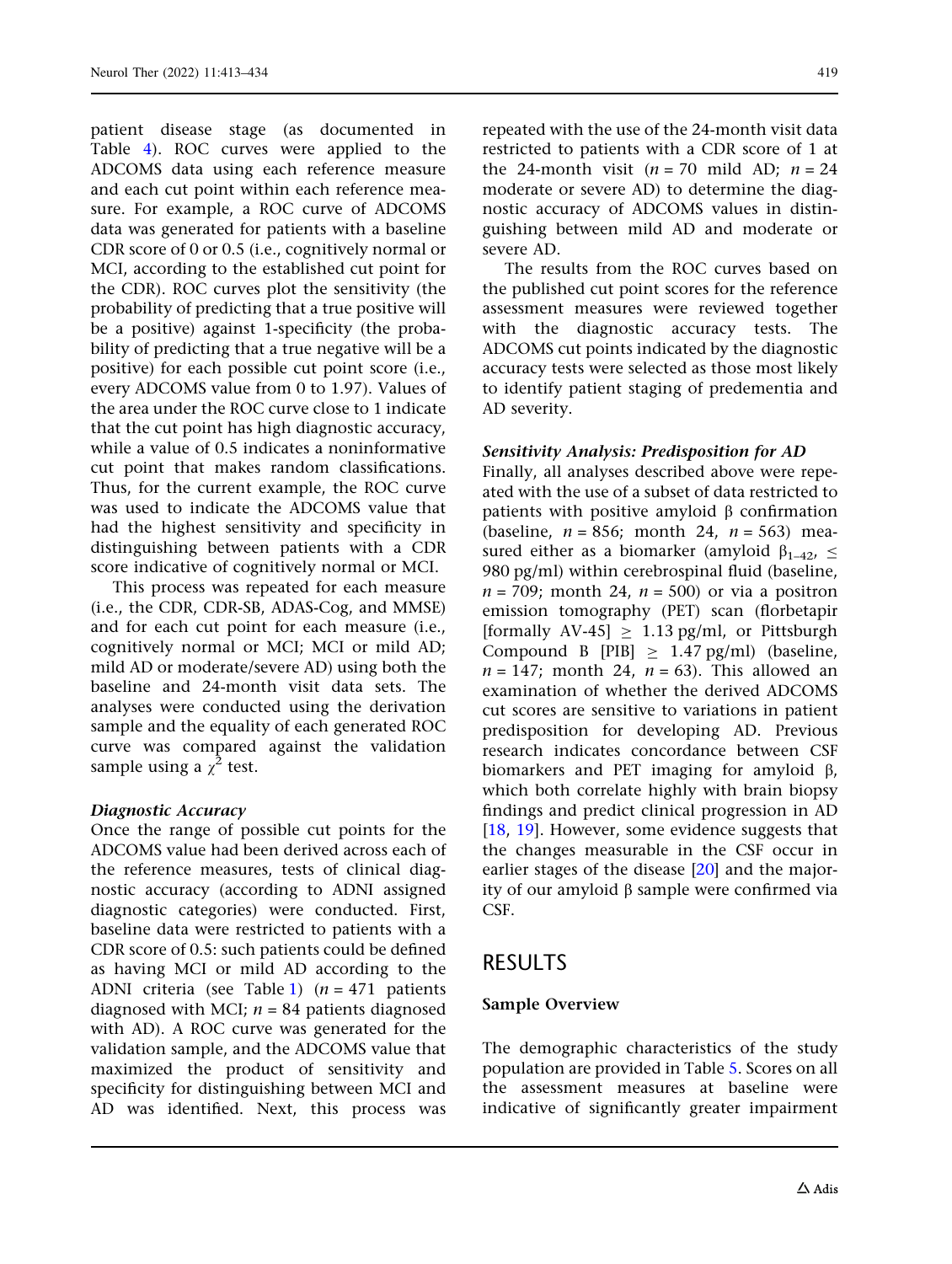|                                        | <b>Total population</b>                                 |                                       |                                                        | Positive amyloid $\beta$ confirmation                   |                                       |                                                        |
|----------------------------------------|---------------------------------------------------------|---------------------------------------|--------------------------------------------------------|---------------------------------------------------------|---------------------------------------|--------------------------------------------------------|
|                                        | Cognitively<br>normal<br><b>Baseline</b><br>$(n = 777)$ | MCI<br><b>Baseline</b><br>$(n = 938)$ | AD Dementia<br>(any)<br><b>Baseline</b><br>$(n = 358)$ | Cognitively<br>normal<br><b>Baseline</b><br>$(n = 191)$ | MCI<br><b>Baseline</b><br>$(n = 441)$ | AD Dementia<br>(any)<br><b>Baseline</b><br>$(n = 224)$ |
| Age at baseline, years                 |                                                         |                                       |                                                        |                                                         |                                       |                                                        |
| Mean (SD)                              | 73.1(6.1)                                               | 73.0(7.6)                             | $74.9(7.9)^*$                                          | 74.5(6.2)                                               | 73.3(7.2)                             | 73.9 (8.1)                                             |
| Range                                  | 56 to 90                                                | 54 to 91                              | 55 to 91                                               | 57 to 90                                                | 54 to 91                              | 55 to 90                                               |
| Female gender identity, n (%)          | $428(55.1)$ *                                           | 381 (40.6)                            | 159 (44.4)                                             | $109(57.1)^*$                                           | 176 (39.9)                            | 99 (44.2)                                              |
| Education level, years                 |                                                         |                                       |                                                        |                                                         |                                       |                                                        |
| Mean (SD)                              | 16.6 $(2.6)^*$                                          | 15.9(2.8)                             | 15.2 $(3.0)^*$                                         | 16.5(2.7)                                               | 16.1(2.8)                             | 15.5(2.8)                                              |
| Range                                  | 6 to 20                                                 | $4$ to $20$                           | 4 to 20                                                | 6 to 20                                                 | 6 to 20                               | 8 to 20                                                |
| ADCOMS $(0-1.97)^a$                    |                                                         |                                       |                                                        |                                                         |                                       |                                                        |
| Baseline                               | $n = 777$                                               | $n = 938$                             | $n = 358$                                              | $n = 191$                                               | $n = 441$                             | $n = 224$                                              |
| Mean (SD)                              | $0.25(0.03)^*$                                          | 0.38(0.09)                            | $0.64$ $(0.15)$ <sup>*</sup>                           | $0.25(0.03)^{*}$                                        | 0.39(0.09)                            | $0.64$ $(0.15)^*$                                      |
| Range                                  | 0.17 to 0.38                                            | $0.21$ to $0.76$                      | 0.32 to 1.16                                           | 0.20 to 0.38                                            | 0.22 to 0.76                          | 0.32 to 1.16                                           |
| Change from baseline at<br>month 24    |                                                         |                                       |                                                        |                                                         |                                       |                                                        |
| Same baseline diagnosis                | $n = 406$                                               | $n = 453$                             | $n = 159$                                              | $n = 112$                                               | $n = 207$                             | $n = 94$                                               |
| Mean (SD)                              | 0(0.04)                                                 | 0.02(0.09)                            | 0.24(0.21)                                             | 0(0.05)                                                 | 0.03(0.09)                            | 0.25(0.22)                                             |
| Range                                  | $-0.15$ to 0.31                                         | $-0.27$ to 0.40                       | $-0.14$ to 0.89                                        | $-0.15$ to 0.18                                         | $-0.18$ to 0.27                       | $-0.11$ to 0.89                                        |
| Progressed to another<br>diagnosis     | $n = 31$                                                | $n = 177$                             |                                                        | $n = 20$                                                | $n = 113$                             | $\overline{\phantom{0}}$                               |
| Mean (SD)                              | 0.09(0.11)                                              | 0.23(0.16)                            |                                                        | 0.08(0.08)                                              | 0.22(0.16)                            |                                                        |
| Range                                  | $-0.05$ to $0.42$                                       | $-0.28$ to 0.87                       |                                                        | $-0.01$ to $0.34$                                       | $-0.28$ to 0.87                       | $\qquad \qquad -$                                      |
| CDR global score $(0 \text{ to } 3)^a$ |                                                         |                                       |                                                        |                                                         |                                       |                                                        |
| Baseline                               | $n = 777$                                               | $n = 938$                             | $n = 358$                                              | $n = 191$                                               | $n = 441$                             | $n = 224$                                              |
| Mean (SD)                              | $0.00(0.03)^*$                                          | 0.50(0.04)                            | $0.76$ $(0.26)$ <sup>*</sup>                           | $0(0)$ a                                                | 0.50(0.04)                            | $0.77(0.26)^*$                                         |
| Range                                  | $0$ to $0.5$                                            | $0$ to $1$                            | $0.5$ to $2$                                           | $\boldsymbol{0}$                                        | $0$ to $1$                            | $0.5$ to $2$                                           |
| Change from baseline at<br>month 24    |                                                         |                                       |                                                        |                                                         |                                       |                                                        |
| Same baseline diagnosis                | $n = 406$                                               | $n = 453$                             | $n = 159$                                              | $n = 112$                                               | $n = 207$                             | $n = 94$                                               |
| Mean (SD)                              | 0.04(0.13)                                              | $-$ 0.02 (0.14)                       | 0.48(0.56)                                             | 0.07(0.18)                                              | $-$ 0.01 (0.15)                       | 0.47(0.56)                                             |
| Range                                  | $0$ to $0.5$                                            | $-0.5$ to 0.5                         | $-0.5$ to 2                                            | $0$ to $0.5$                                            | $-0.5$ to 0.5                         | $-0.5$ to 2                                            |
| Progressed to another<br>diagnosis     | $n = 31$                                                | $n = 177$                             |                                                        | $n = 20$                                                | $n = 113$                             | $\qquad \qquad -$                                      |
| Mean (SD)                              | 0.45(0.24)                                              | 0.34(0.36)                            |                                                        | 0.43(0.18)                                              | 0.32(0.32)                            |                                                        |
| Range                                  | $0$ to $1$                                              | $-0.5$ to 1.5                         |                                                        | $0$ to $0.5$                                            | $-0.5$ to 1.5                         |                                                        |
| CDR-SB $(0-18)^a$                      |                                                         |                                       |                                                        |                                                         |                                       |                                                        |

### <span id="page-7-0"></span>Table 5 Participant characteristics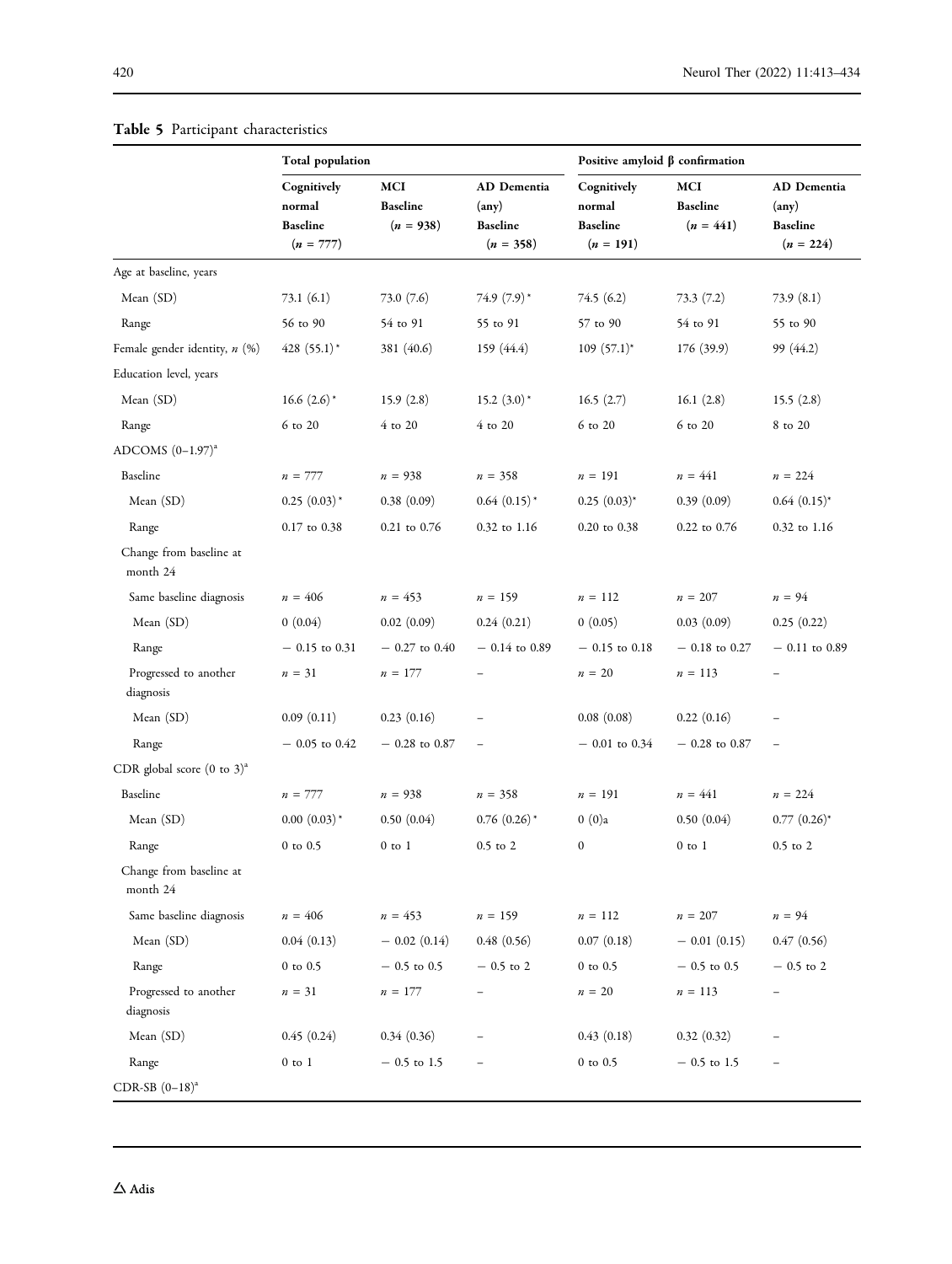#### Table 5 continued

|                                     | Total population                             |                                   |                                             | Positive amyloid $\beta$ confirmation        |                                   |                                             |
|-------------------------------------|----------------------------------------------|-----------------------------------|---------------------------------------------|----------------------------------------------|-----------------------------------|---------------------------------------------|
|                                     | Cognitively<br>normalBaseline<br>$(n = 777)$ | <b>MCIBaseline</b><br>$(n = 938)$ | AD Dementia<br>(any)Baseline<br>$(n = 358)$ | Cognitively<br>normalBaseline<br>$(n = 191)$ | <b>MCIBaseline</b><br>$(n = 441)$ | AD Dementia<br>(any)Baseline<br>$(n = 224)$ |
| Baseline                            | $n = 779$                                    | $n = 939$                         | $n = 360$                                   | $n = 191$                                    | $n = 441$                         | $n = 224$                                   |
| Mean (SD)                           | $0.04(0.13)$ *                               | 1.50(0.88)                        | $4.40(1.68)$ <sup>*</sup>                   | $0.05(0.16)^*$                               | 1.56(0.9)                         | $4.44$ $(1.61)^*$                           |
| Range                               | $0$ to $1$                                   | $0$ to 5.5                        | $1$ to $10$                                 | $0$ to $1$                                   | $0$ to 5.5                        | $1$ to $10$                                 |
| Change from baseline at<br>month 24 |                                              |                                   |                                             |                                              |                                   |                                             |
| Same baseline diagnosis             | $n = 406$                                    | $n = 453$                         | $n = 159$                                   | $n = 112$                                    | $n = 207$                         | $n = 94$                                    |
| Mean (SD)                           | 0.08(0.38)                                   | 0.27(0.98)                        | 3.17(2.58)                                  | 0.12(0.42)                                   | 0.36(0.99)                        | 3.23(2.71)                                  |
| Range                               | $-1$ to 3.5                                  | $-3$ to 5.5                       | $-2$ to 11                                  | $-1$ to 2                                    | $-2$ to 3.5                       | $-2$ to $11$                                |
| Progressed to another<br>diagnosis  | $n = 31$                                     | $n = 177$                         | $\qquad \qquad -$                           | $n = 20$                                     | $n = 113$                         | $\qquad \qquad -$                           |
| Mean (SD)                           | 1.31(1.41)                                   | 2.97(1.82)                        |                                             | 1.08(1.05)                                   | 2.88(1.80)                        |                                             |
| Range                               | $0$ to 5                                     | $-3$ to 10                        |                                             | $0$ to $4$                                   | $-3$ to 10                        | $\overline{\phantom{0}}$                    |
| ADAS-Cog $(0-70)^a$                 |                                              |                                   |                                             |                                              |                                   |                                             |
| Baseline                            | $n = 776$                                    | $n = 938$                         | $n = 358$                                   | $n = 191$                                    | $n = 441$                         | $n = 224$                                   |
| Mean (SD)                           | $6.85(3.13)^*$                               | 10.42 (4.59)                      | 19.70 $(6.72)$ <sup>*</sup>                 | 6.52 $(3.09)^*$                              | 11.05(4.70)                       | 20.25 (6.97)*                               |
| Range                               | 0 to 19.33                                   | 1 to 27.67                        | 7.3 to 42.67                                | 0 to 16.33                                   | 1.00 to 27.00                     | 8.67 to 42.67                               |
| Change from baseline at<br>month 24 |                                              |                                   |                                             |                                              |                                   |                                             |
| Same baseline diagnosis             | $n = 405$                                    | $n = 453$                         | $n = 159$                                   | $n = 112$                                    | $n = 207$                         | $n = 94$                                    |
| Mean (SD)                           | $-0.31(2.83)$                                | 0.45(3.88)                        | 9.10(8.24)                                  | $-0.34(2.65)$                                | 0.75(4.41)                        | 9.01(7.97)                                  |
| Range                               | $-9.7$ to 10.3                               | $-11$ to 20.7                     | $-6$ to 32.3                                | $-7$ to 6.7                                  | $-11$ to 20.7                     | $-6$ to 31                                  |
| Progressed to another<br>diagnosis  | $n = 31$                                     | $n = 177$                         |                                             | $n = 20$                                     | $n = 113$                         | $\overline{\phantom{a}}$                    |
| Mean (SD)                           | 0.82(3.48)                                   | 5.69 $(6.10)$                     |                                             | 0.63(3.52)                                   | 5.55(5.86)                        |                                             |
| Range                               | $-5$ to $7$                                  | $-7$ to 39                        |                                             | $-5$ to $7$                                  | $-5.3$ to 32.3                    |                                             |
| MMSE $(0-30)^a$                     |                                              |                                   |                                             |                                              |                                   |                                             |
| Baseline                            | $n = 778$                                    | $n = 939$                         | $n = 360$                                   | $n = 191$                                    | $n = 441$                         | $n = 224$                                   |
| Mean (SD)                           | 29.08 $(1.10)^*$                             | 27.62(1.83)                       | $23.20(2.09)$ *                             | 29.08 $(1.14)^*$                             | 27.49 (1.86)                      | $23.17$ $(2.03)^*$                          |
| Range                               | 24 to 30                                     | 19 to 30                          | 18 to 29                                    | 24 to 30                                     | 23 to 30                          | 19 to 27                                    |
| Change from baseline at<br>month 24 |                                              |                                   |                                             |                                              |                                   |                                             |
| Same baseline diagnosis             | $n = 406$                                    | $n=453\,$                         | $n = 159$                                   | $n = 112$                                    | $n = 207$                         | $n = 94$                                    |
| Mean $(SD)$                         | $-0.05(1.36)$                                | $-0.42(2.26)$                     | $-4.24(4.81)$                               | $-0.33(1.43)$                                | $-0.87(2.54)$                     | $-4.34(4.67)$                               |
| Range                               | $-4$ to 4                                    | $-17$ to 6                        | $-21$ to 5                                  | $-4$ to 3                                    | $-17$ to 6                        | $-21$ to 4                                  |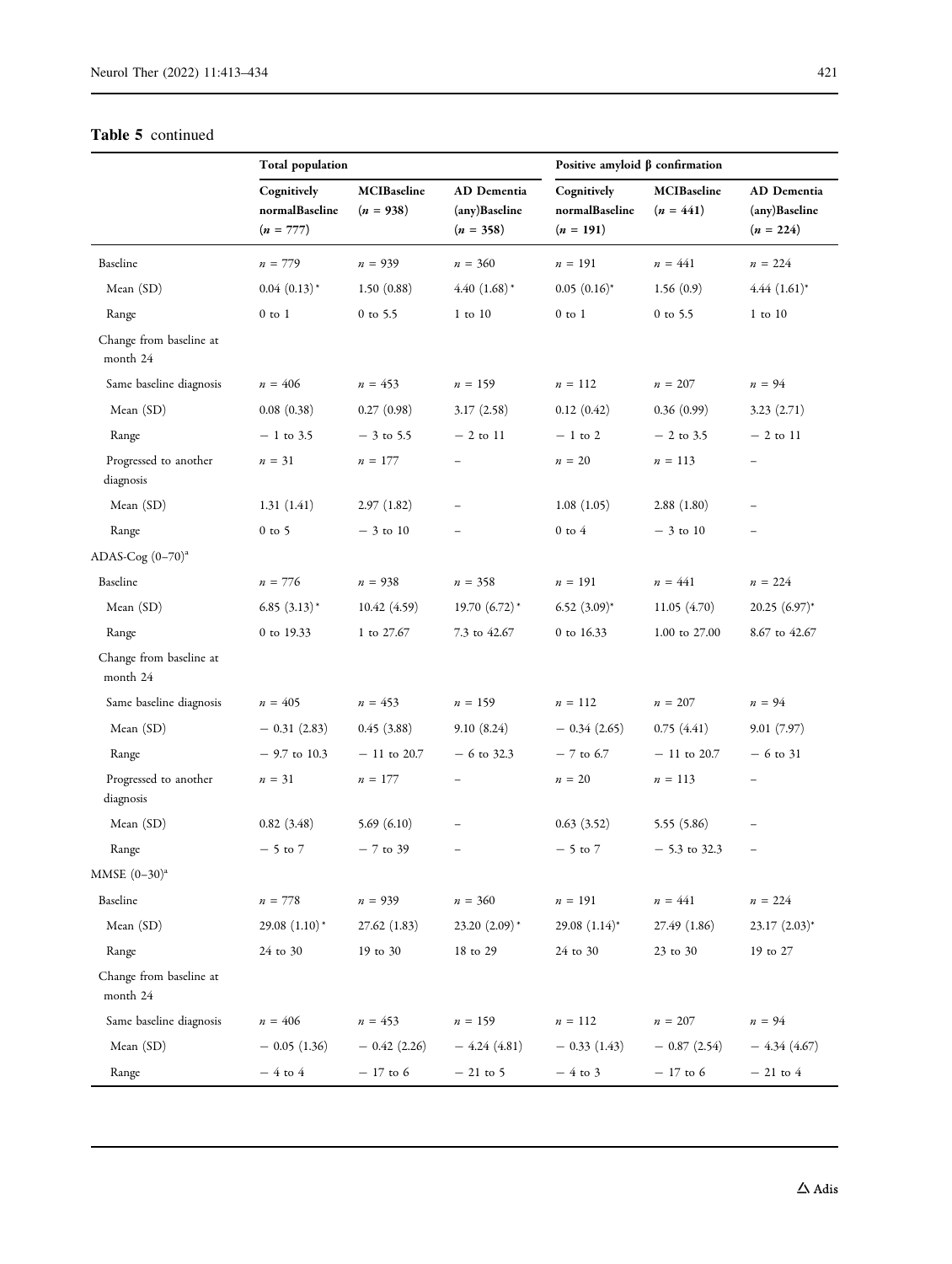|                                    | Total population                             |                                   |                                             | Positive amyloid $\beta$ confirmation        |                                   |                                             |
|------------------------------------|----------------------------------------------|-----------------------------------|---------------------------------------------|----------------------------------------------|-----------------------------------|---------------------------------------------|
|                                    | Cognitively<br>normalBaseline<br>$(n = 777)$ | <b>MCIBaseline</b><br>$(n = 938)$ | AD Dementia<br>(any)Baseline<br>$(n = 358)$ | Cognitively<br>normalBaseline<br>$(n = 191)$ | <b>MCIBaseline</b><br>$(n = 441)$ | AD Dementia<br>(any)Baseline<br>$(n = 224)$ |
| Progressed to another<br>diagnosis | $n = 31$                                     | $n = 177$                         |                                             | $n = 20$                                     | $n = 113$                         |                                             |
| Mean $(SD)$                        | $-1.29(1.78)$                                | $-3.89(3.40)$                     | $\equiv$                                    | $-1.20(1.58)$                                | $-3.45(3.31)$                     | $\qquad \qquad -$                           |
| Range                              | $-4$ to 2                                    | $-19$ to 5                        | $\overline{\phantom{m}}$                    | $-4$ to 2                                    | $-19$ to 5                        | $\qquad \qquad -$                           |

#### Table 5 continued

AD Alzheimer's disease, ADAS-Cog Alzheimer's Disease Assessment Scale-Cognition, ADCOMS Alzheimer's Disease Composite Score, CDR Clinical Dementia Rating Scale, CDR-SB Clinical Dementia Rating Scale-Sum of Boxes, MCI mild cognitive impairment, MMSE Mini-Mental State Examination, SD standard deviation, –, missing data

 $*_p$  < 0.001

a Parenthetical numbers next to each assessment measure refer to the possible score range on the measure. All statistical comparisons are based on MCI as the reference group and the  $\chi^2$  statistic (categorical data) or analysis of variance (continuous data)

among the AD-related dementia group versus the MCI group and significantly greater impairment among the MCI group versus the cognitively normal group. Among participants who were cognitively normal at both baseline and the 24-month visit, change scores on all the assessment measures were small (e.g., no change in ADCOMS values and an increase of 0.04 in CDR-SB scores). However, cognitively normal participants who progressed to MCI or AD at the 24-month visit had larger change scores (e.g., an increase of 0.09 in ADCOMS values and 1.31 in CDR-SB scores). The same was true for participants diagnosed with MCI (e.g., ADCOMS change scores of 0.02 and CDR-SB change scores of 1.50 among those who remained diagnosed with MCI versus 0.23 and 2.97, respectively, among those who progressed to AD). The same pattern of findings was observed among the subset of the population with positive amyloid  $\beta$  confirmation (Table [5\)](#page-7-0). This suggests that the measures have reasonable known-groups validity and are sensitive to changes in disease severity, regardless of predisposition for developing AD.

In the following subsections, the results from the ROC curves based on the published cut point scores for the reference assessment

measures are presented for the baseline and the 24-month visit data. The diagnostic accuracy test results are then presented, followed by a summary and examination of the selected ADCOMS cut scores.

### ROC Curves

#### Baseline Data

The results of the ROC curves of ADCOMS values generated using the baseline data for both the total population and the amyloid  $\beta$ –positive population are presented in Table [6.](#page-10-0) The ROC curves primarily suggested an optimal ADCOMS cut point score of 0.28 or 0.29 for normal cognition versus MCI. Of note, there is no threshold on the MMSE that distinguishes between normal cognition and MCI; thus, MMSE scores could not be used for this determination. The optimal ADCOMS cut point score to distinguish between MCI and mild AD varied across the different assessment measures (Table [6](#page-10-0)). There were too few patients at baseline with a CDR or CDR-SB score indicative of moderate AD; thus, ROC curves could not be generated for differentiating mild from moderate AD using these measures. On the ADAS-Cog and MMSE,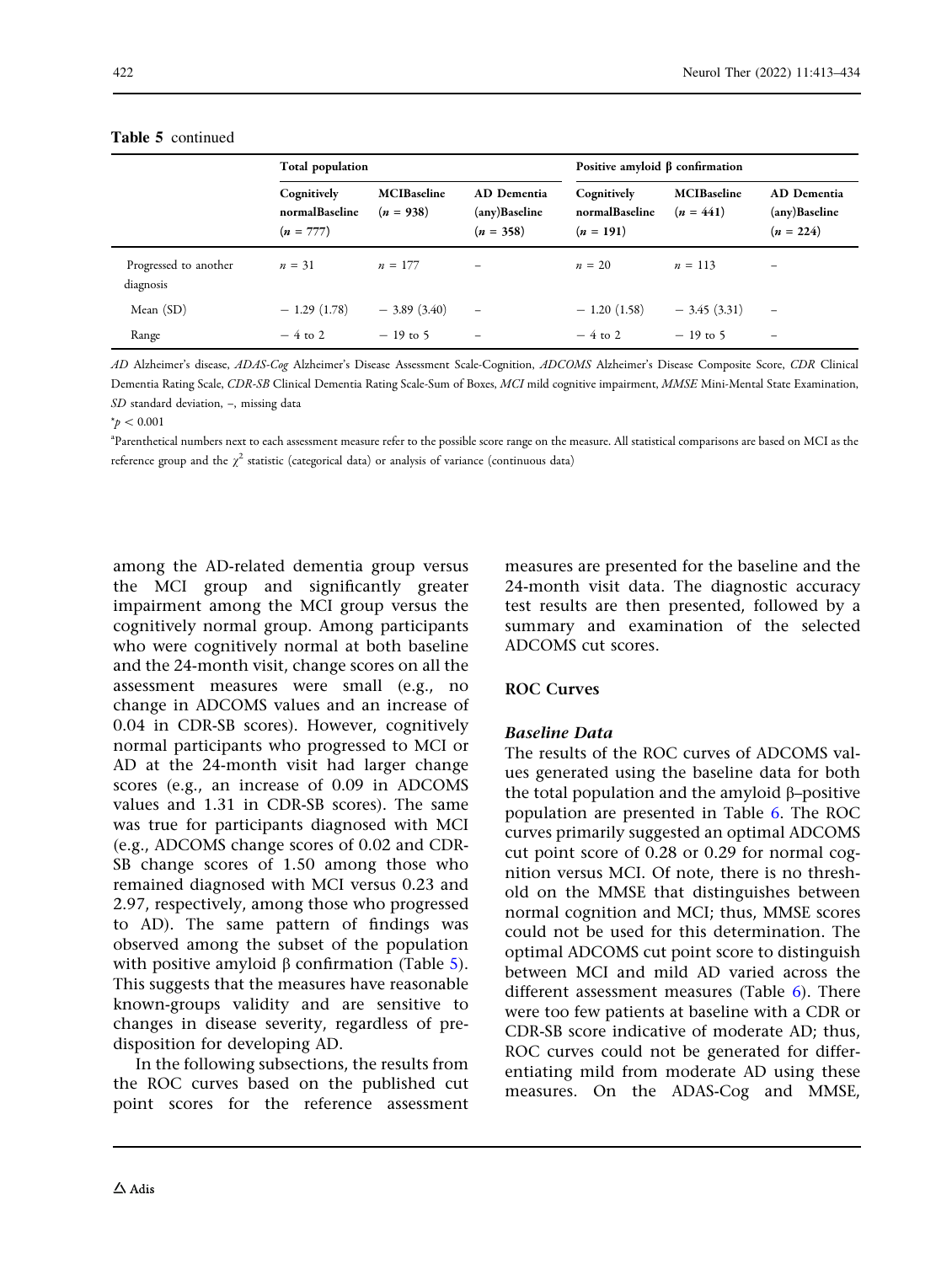<span id="page-10-0"></span>

| <b>Table 6</b> ROC curve baseline results: optimal ADCOMS values |  |  |  |  |  |
|------------------------------------------------------------------|--|--|--|--|--|
|------------------------------------------------------------------|--|--|--|--|--|

|                                                  | Optimal cut point<br>score | Area under the<br>curve | $\chi^2$ test of equality,<br>$p$ value | Correctly<br>classified, % |
|--------------------------------------------------|----------------------------|-------------------------|-----------------------------------------|----------------------------|
| Total population                                 |                            |                         |                                         |                            |
| Cognitively normal and MCI <sup>a</sup>          |                            |                         |                                         |                            |
| CDR global $(0 \text{ and } 0.5)$                | 0.29                       | 0.969                   | 0.158                                   | 91                         |
| CDR-SB (0 and 0.5-4.0)                           | 0.29                       | 0.970                   | 0.120                                   | 92                         |
| ADAS-Cog ( $< 8$ and $8-15$ )                    | 0.28                       | 0.806                   | 0.322                                   | 72                         |
| MCI and mild AD                                  |                            |                         |                                         |                            |
| CDR global (0.5 and 1)                           | 0.57                       | 0.989                   | 0.359                                   | 94                         |
| CDR-SB (0.5-4.0 and 4.5-9.0)                     | 0.57                       | 0.989                   | 0.825                                   | 94                         |
| ADAS-Cog (8-15 and 16-32)                        | $0.44 - 0.45^{\rm b}$      | 0.857                   | 0.044                                   | $76-82$ <sup>c</sup>       |
| MMSE ( $\geq$ 26 and 21-25)                      | 0.40                       | 0.866                   | 0.361                                   | 79                         |
| Mild AD and moderate AD <sup>d</sup>             |                            |                         |                                         |                            |
| ADAS-Cog (16–32 and $\geq$ 33)                   | 0.74                       | 0.904                   | 0.904                                   | 85                         |
| MMSE (21-25 and 11-20)                           | 0.66                       | 0.823                   | 0.084                                   | 80                         |
| Confirmed positive amyloid $\beta$<br>population |                            |                         |                                         |                            |
| Cognitively normal and MCI <sup>a</sup>          |                            |                         |                                         |                            |
| CDR global $(0 \text{ and } 0.5)$                | 0.28                       | 0.973                   | 0.863                                   | 94                         |
| CDR-SB (0 and 0.5-4.0)                           | 0.28                       | 0.977                   | 0.460                                   | 94                         |
| ADAS-Cog ( $< 8$ and $8-15$ )                    | 0.32                       | 0.817                   | 0.366                                   | 74                         |
| MCI and mild AD                                  |                            |                         |                                         |                            |
| CDR global (0.5 and 1)                           | 0.58                       | 0.989                   | 0.109                                   | 92                         |
| CDR-SB (0.5-4.0 and 4.5-9.0)                     | 0.58                       | 0.989                   | 0.185                                   | 93                         |
| ADAS-Cog (8-15 and 16-32)                        | 0.51                       | 0.841                   | 0.585                                   | 77                         |
| MMSE ( $\geq$ 26 and 21-25)                      | 0.43                       | 0.856                   | 0.406                                   | 76                         |
| Mild AD and moderate AD <sup>d</sup>             |                            |                         |                                         |                            |
| ADAS-Cog (16–32 and $\geq$ 33)                   | 0.74                       | 0.874                   | 0.666                                   | 81                         |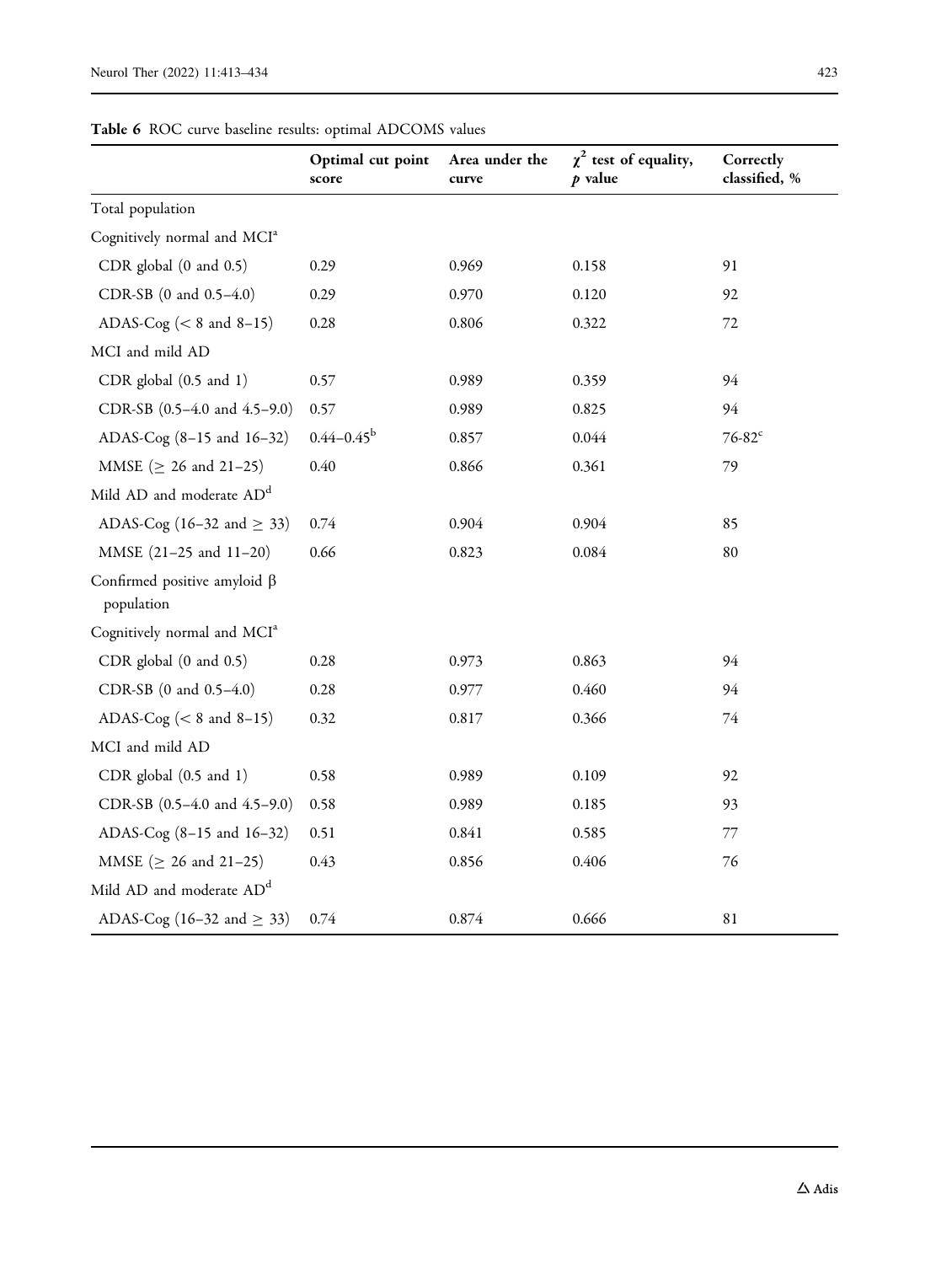|                        | score | curve | Optimal cut point Area under the $\chi^2$ test of equality,<br>p value | Correctly<br>classified, % |
|------------------------|-------|-------|------------------------------------------------------------------------|----------------------------|
| MMSE (21-25 and 11-20) | 0.66  | 0.784 | 0.544                                                                  | 76                         |

Table 6 continued

AD Alzheimer's disease, ADAS-Cog Alzheimer's Disease Assessment Scale-Cognition, ADCOMS Alzheimer's Disease Composite Score, CDR Clinical Dementia Rating Scale, CDR-SB Clinical Dementia Rating Scale-Sum of Boxes, MCI mild cognitive impairment, MMSE Mini-Mental State Examination, ROC receiver-operating characteristic

The MMSE is not sensitive to distinguishing between normal cognition and MCI; thus, no results based on the MMSE are reported for the cognitively normal and MCI comparison

**Between the validation ROC and the derivation ROC** 

c In both the derivation and validation sets

<sup>d</sup>No patients had CDR or CDR-SB scores indicative of moderate AD at baseline; thus, no results based on these measures are reported for the mild AD and moderate AD comparison

optimal scores for distinguishing between mild and moderate AD also varied (Table [6\)](#page-10-0). The tests of equality between the derivation and the validation sample confirmed the results (Table [6\)](#page-10-0).

### Twenty-Four-Month Visit Data

The results of the ROC curves of ADCOMS values generated using the 24-month visit data for both the total population and the amyloid  $\beta$ positive population are presented in Table [7](#page-12-0). These results confirmed the finding that an optimal ADCOMS cut score of 0.28 or 0.29 distinguishes between normal cognition and MCI. For MCI and mild AD and for mild AD and moderate AD, the suggested cut score varied across the different assessment measures (Table [7](#page-12-0)). The tests of equality between the derivation and validation samples confirmed the results (Table [7](#page-12-0)).

### Diagnostic Accuracy

Analyses were restricted to patients with a CDR score of 0.5 at baseline (MCI,  $n = 471$ ; AD,  $n = 84$ ) to determine the cut point for the ADCOMS value that differentiated between ADNI-defined clinical diagnoses of MCI or mild AD. The ROC curve demonstrated that an ADCOMS cut score of 0.45 (sensitivity = 82.1%, specificity = 82.4%) best discriminated between patients with MCI versus mild AD: 82% of patients were correctly classified. The area under the ROC curve was 0.899.

When restricting the analysis to patients with a CDR score of 1.0 at month 24 (mild AD,  $n = 70$ ; moderate or severe AD,  $n = 24$ ), the ROC curve demonstrated that an ADCOMS cut score of  $0.77$  (sensitivity =  $75.0\%$ , specificity = 72.9%) best discriminated between patients with mild AD versus moderate/severe AD: 73% of patients were correctly classified. The area under the ROC curve was 0.794.

### Derived ADCOMS Staging Scores

The results from all ROC curve analyses suggested that an ADCOMS value  $< 0.29$  is indicative of normal cognition. Correspondingly, the mean (standard deviation [SD]) ADCOMS at baseline for cognitively normal participants was 0.25 (0.03) for the total population and the population with positive amyloid  $\beta$  confirmation (Table [5](#page-7-0)). When the cut point scores were applied to the 24-month visit data, we found that 77% of participants from the total population (70% of patients with positive amyloid  $\beta$ confirmation) with an ADCOMS value  $< 0.29$ had a diagnosis of normal cognition rather than MCI.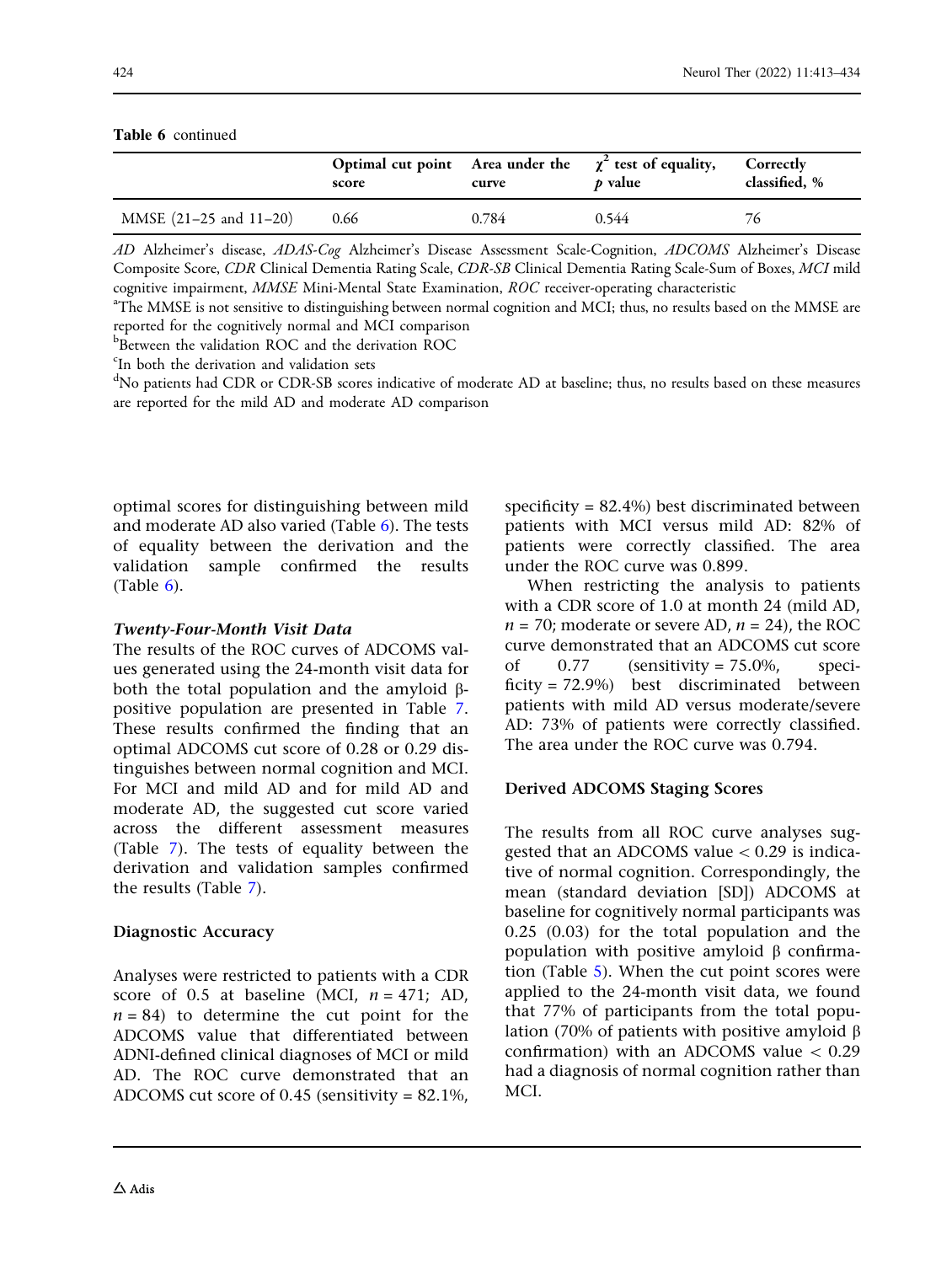<span id="page-12-0"></span>

|                                                  | Optimal cut point<br>score | Area under the<br>curve | $\chi^2$ test of equality,<br>$p$ value | Correctly<br>classified, % |
|--------------------------------------------------|----------------------------|-------------------------|-----------------------------------------|----------------------------|
| Total population                                 |                            |                         |                                         |                            |
| Cognitively normal and MCI <sup>a</sup>          |                            |                         |                                         |                            |
| CDR global $(0 \text{ and } 0.5)$                | 0.28                       | 0.953                   | 0.972                                   | 88                         |
| CDR-SB (0 and 0.5-4.0)                           | 0.28                       | 0.954                   | 0.965                                   | 88                         |
| ADAS-Cog ( $< 8$ and $8-15$ )                    | 0.29                       | 0.842                   | 0.246                                   | 77                         |
| MCI and mild AD                                  |                            |                         |                                         |                            |
| CDR global (0.5 and 1)                           | 0.57                       | 0.989                   | 0.535                                   | 93                         |
| CDR-SB (0.5-4.0 and 4.5-9.0)                     | 0.57                       | 0.993                   | 0.236                                   | 95                         |
| ADAS-Cog (8-15 and 16-32)                        | 0.50                       | 0.884                   | 0.155                                   | 81                         |
| MMSE ( $\geq$ 26 and 21-25)                      | 0.38                       | 0.906                   | 0.590                                   | 82                         |
| Mild AD and moderate AD <sup>b</sup>             |                            |                         |                                         |                            |
| CDR global (1 and 2)                             | 0.95                       | 0.992                   | 0.364                                   | 95                         |
| CDR-SB (4.5–9.0 and 9.5–15.5)                    | 0.97                       | 0.995                   | 0.995                                   | 95                         |
| ADAS-Cog (16–32 and $\geq$ 33)                   | 0.89                       | 0.882                   | 0.882                                   | 81                         |
| MMSE (21-25 and 11-20)                           | 0.64                       | 0.835                   | 0.835                                   | $74\,$                     |
| Confirmed positive amyloid $\beta$<br>population |                            |                         |                                         |                            |
| Cognitively normal and MCI <sup>a</sup>          |                            |                         |                                         |                            |
| CDR global $(0 \text{ and } 0.5)$                | 0.28                       | 0.960                   | 0.772                                   | 89                         |
| CDR-SB (0 and 0.5-4.0)                           | 0.28                       | 0.916                   | 0.965                                   | 89                         |
| ADAS-Cog ( $< 8$ and $8-15$ )                    | 0.31                       | 0.843                   | 0.227                                   | 78                         |
| MCI and mild AD                                  |                            |                         |                                         |                            |
| CDR global (0.5 and 1)                           | 0.58                       | 0.986                   | 0.875                                   | 93                         |
| CDR-SB (0.5-4.0 and 4.5-9.0)                     | 0.58                       | 0.986                   | 0.926                                   | 93                         |
| ADAS-Cog (8-15 and 16-32)                        | 0.56                       | 0.864                   | 0.319                                   | 79                         |
| MMSE ( $\geq$ 26 and 21-25)                      | 0.38                       | 0.862                   | 0.682                                   | $77\,$                     |
| Mild AD and moderate AD <sup>b</sup>             |                            |                         |                                         |                            |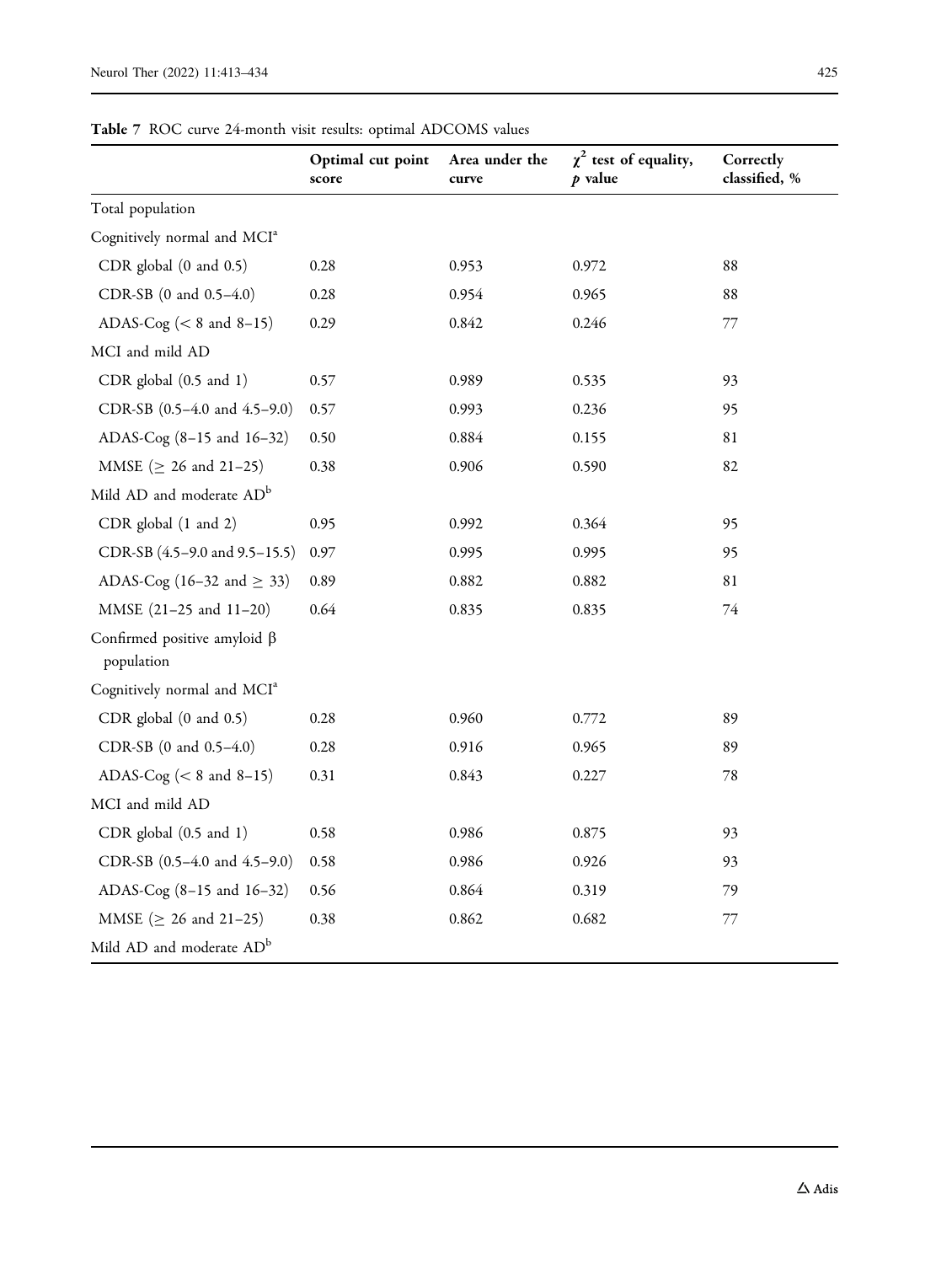|                             | score | curve | Optimal cut point Area under the $\chi^2$ test of equality,<br>p value | Correctly<br>classified, % |
|-----------------------------|-------|-------|------------------------------------------------------------------------|----------------------------|
| MMSE ( $\geq$ 26 and 21–25) | 1.30  | 0.952 | 0.113                                                                  | 93                         |

Table 7 continued

AD Alzheimer's disease, ADAS-Cog Alzheimer's Disease Assessment Scale-Cognition, ADCOMS Alzheimer's Disease Composite Score, CDR Clinical Dementia Rating Scale, CDR-SB Clinical Dementia Rating Scale-Sum of Boxes, MCI mild cognitive impairment, MMSE Mini-Mental State Examination, ROC receiver-operating characteristic

<sup>a</sup>The MMSE is not sensitive to distinguishing between normal cognition and MCI; thus, no results based on the MMSE are reported for the cognitively normal and MCI comparison

 $^{\rm b}$ Too few patients in the amyloid ß-positive population had CDR, CDR-SB, or ADAS-Cog scores indicative of moderate AD; thus, no results based on these measures are reported for the mild AD and moderate AD comparison

For MCI, the ROC results suggested the ADCOMS value should be less than a value somewhere between 0.38 and 0.57, while the diagnostic accuracy checks suggested a score of 0.45. Therefore, an ADCOMS value  $< 0.45$  was selected as the optimal score to distinguish MCI from mild AD; thus, an ADCOMS value between  $0.29$  and  $< 0.45$  is considered to be indicative of MCI. Correspondingly, the mean (SD) ADCOMS value at baseline for participants diagnosed with MCI was 0.38 (0.09) for the total population and 0.38 (0.09) for the population with positive amyloid  $\beta$  confirmation (Table [5\)](#page-7-0). When the cut point scores were applied to the 24-month visit data, we found that 93% of participants from the total population and amyloid  $\beta$  population with an ADCOMS value between 0.29 and  $\lt$ 0.45 had a diagnosis of MCI rather than mild AD.

The results from all ROC curve analyses suggested that the ADCOMS value should be less than somewhere between 0.64 and 0.97 for mild AD. However, the diagnostic accuracy checks suggest a score of 0.77. Therefore, an ADCOMS value  $\langle$  0.77 was selected as the optimal score to distinguish mild AD from moderate/severe AD; thus, an ADCOMS value between 0.45 and  $\lt$  0.77 is indicative of mild AD. Correspondingly, the mean (SD) ADCOMS value for participants diagnosed with mild AD at baseline in both the total population  $(n = 327)$  and population with positive amyloid  $β$  confirmation (*n* = 203) was 0.63 (0.14). When the cut point scores were applied to the 24-month visit data, we found that 89% of participants from the total population and population with positive amyloid  $\beta$  confirmation with an ADCOMS value between 0.50 and  $<$  0.77 had a diagnosis of mild AD rather than moderate/severe AD.

Based on the results above, an ADCOMS value  $> 0.77$  was considered indicative of moderate/severe AD. Few patients were diagnosed with moderate AD at baseline; the mean (SD) ADCOMS value for participants diagnosed with moderate/severe AD at the 24-month visit was 0.98 (0.24) for the total population  $(n = 102)$  and 1.00 (0.27) for the population with positive amyloid  $\beta$  confirmation (*n* = 58). When the cut point scores were applied to the 24-month visit data, we found that 63% of participants in the total population and 61% of participants with positive amyloid  $\beta$  confirmation with an ADCOMS value  $> 0.77$  had a diagnosis of moderate/severe AD rather than mild AD.

Figure [1a](#page-14-0), b presents a box plot of ADCOMS values by diagnosis at baseline for the total population and amyloid  $\beta$  population, with horizontal lines representing the selected ADCOMS cut point scores. Figure [2](#page-15-0)a, b presents ADCOMS values at the 24-month visit, which shows that within each diagnosis, the interquartile range of ADCOMS values fell within the selected cut point range.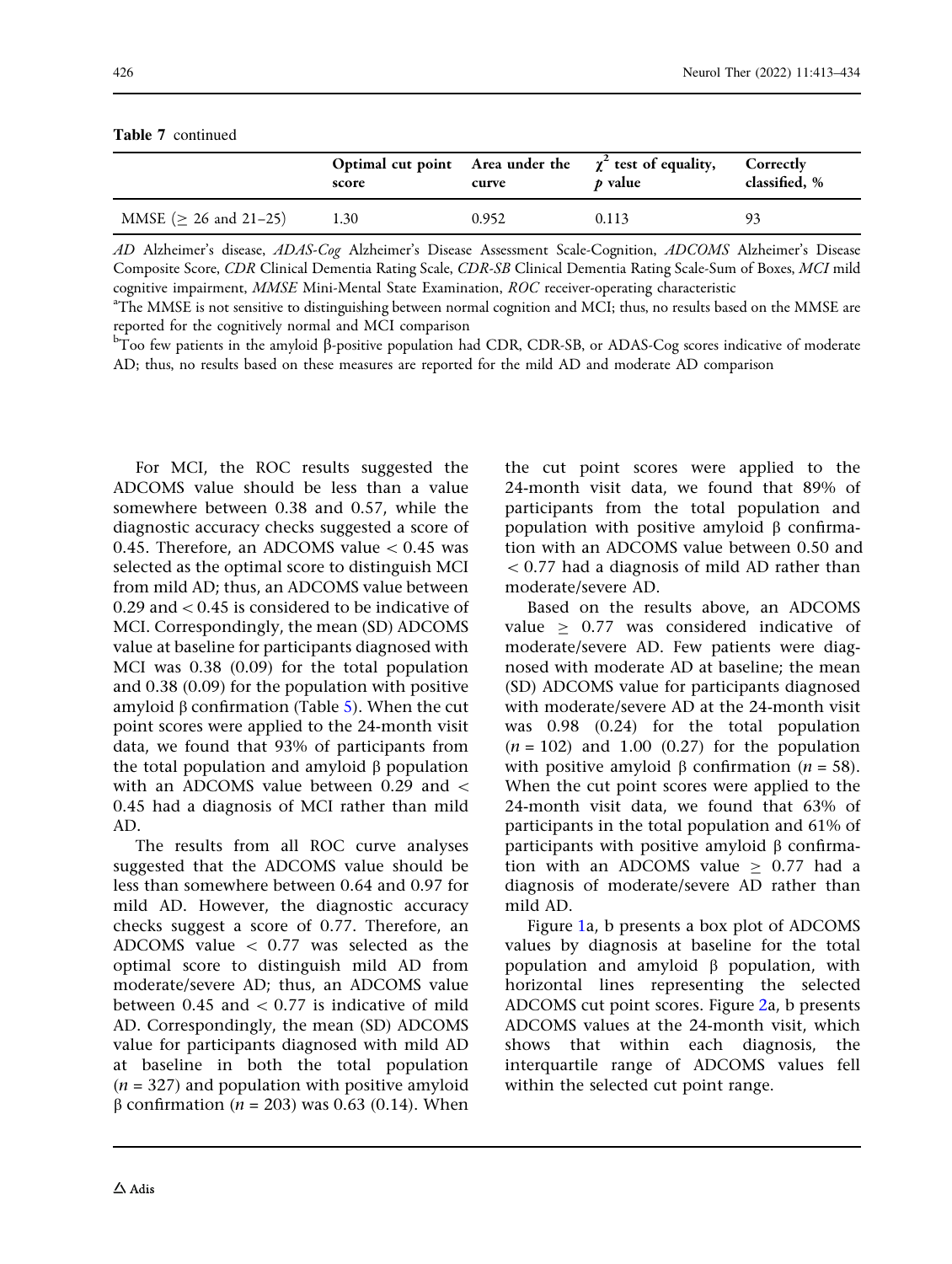<span id="page-14-0"></span>

Fig. 1 Box plot of ADCOMS values at baseline by diagnosis for the total and confirmed amyloid  $\beta$ -positive populations<sup>a</sup>. a Total population. **b** Confirmed amyloid  $\beta$ positive population. AD Alzheimer's disease, ADCOMS Alzheimer's Disease Composite Score, MCI mild cognitive impairment. <sup>a</sup>Horizontal dashed lines represent the

Table [8](#page-16-0) presents values of the biomarkers total tau, tau phosphorylated at threonine 181 (p-tau<sub>181</sub>), and amyloid  $\beta_{1-42}$  as measured in CSF at baseline and the number of patients carrying the apolipoprotein e4 allele (APOE4) gene according to ADCOMS staging groups. People

selected ADCOMS cut point scores (i.e., 0.29, 0.45, and 0.77). Whiskers represent the minimum and maximum values excluding outliers; the horizontal line within the box represents the median; the upper and lower portions of the box represent the upper and lower quartiles; circles represent outliers

staged as having normal cognition using the ADCOMS have significantly lower mean tau and p-tau<sub>181</sub> levels and significantly higher mean amyloid  $\beta_{1-42}$  values than those staged as having early AD (soluble amyloid  $\beta_{1-42}$  is known<br>to decrease as patients progress[21]). to decrease as patients progress[\[21\]](#page-20-0)).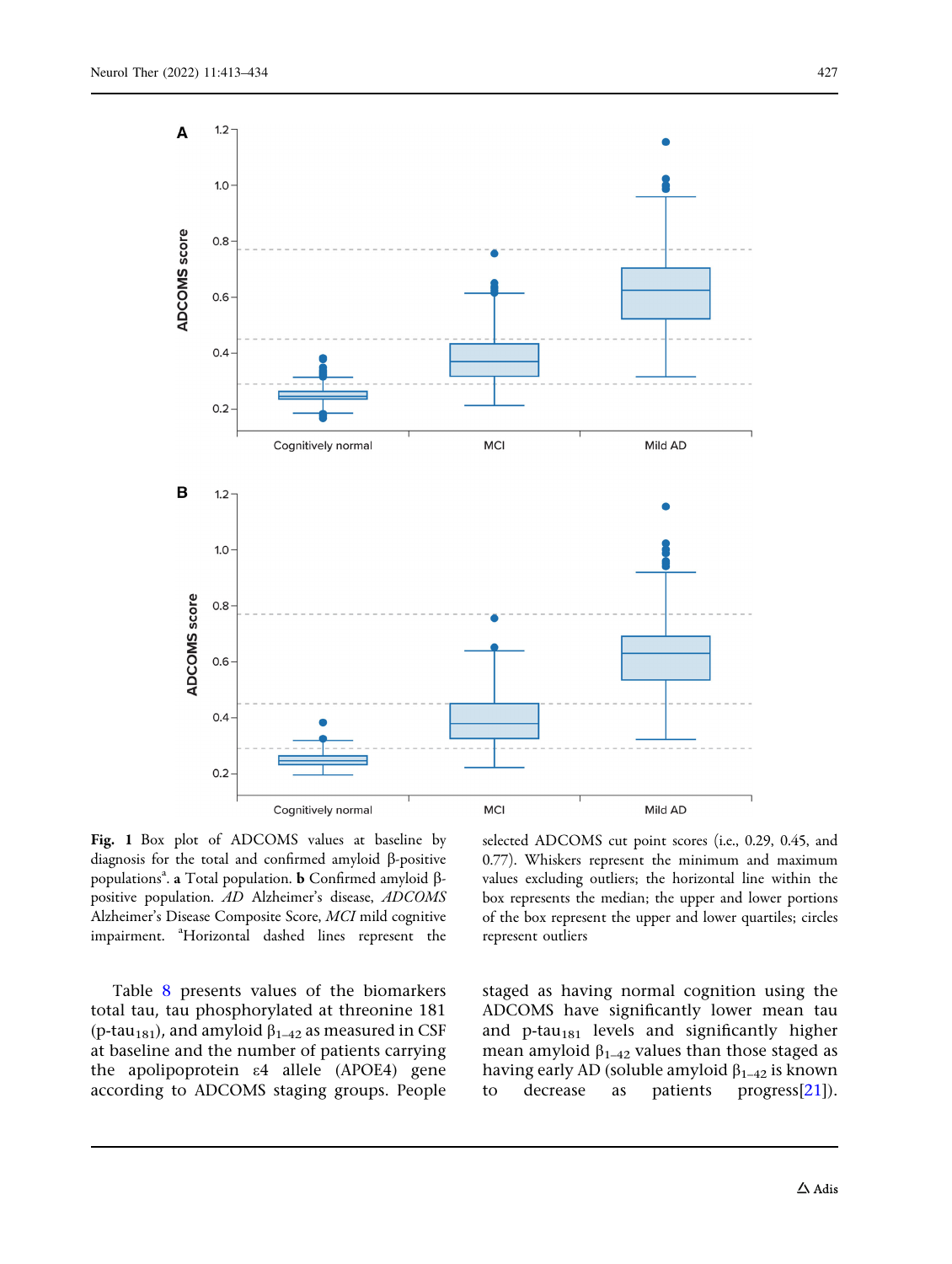<span id="page-15-0"></span>

Fig. 2 Box plot of ADCOMS values at 24-month visit by diagnosis for the total and confirmed amyloid  $\beta$ -positive populations<sup>a</sup>. a Total population. **b** Confirmed amyloid  $\beta$ positive population. AD Alzheimer's disease, ADCOMS Alzheimer's Disease Composite Score, MCI mild cognitive impairment. <sup>a</sup>Horizontal dashed lines represent the

Additionally, the likelihood of being an APOE4 carrier increased across the ADCOMS staging groups, such that people staged as having moderate/severe AD had the highest likelihood of carrying this gene.

selected ADCOMS cut point scores (i.e., 0.29, 0.45, and 0.77). Whiskers represent the minimum and maximum values excluding outliers; the horizontal line within the box represents the median; the upper and lower portions of the box represent the upper and lower quartiles; circles represent outliers

# **DISCUSSION**

This study aimed to derive ADCOMS value ranges for disease severity levels including predementia (cognitively normal and MCI) and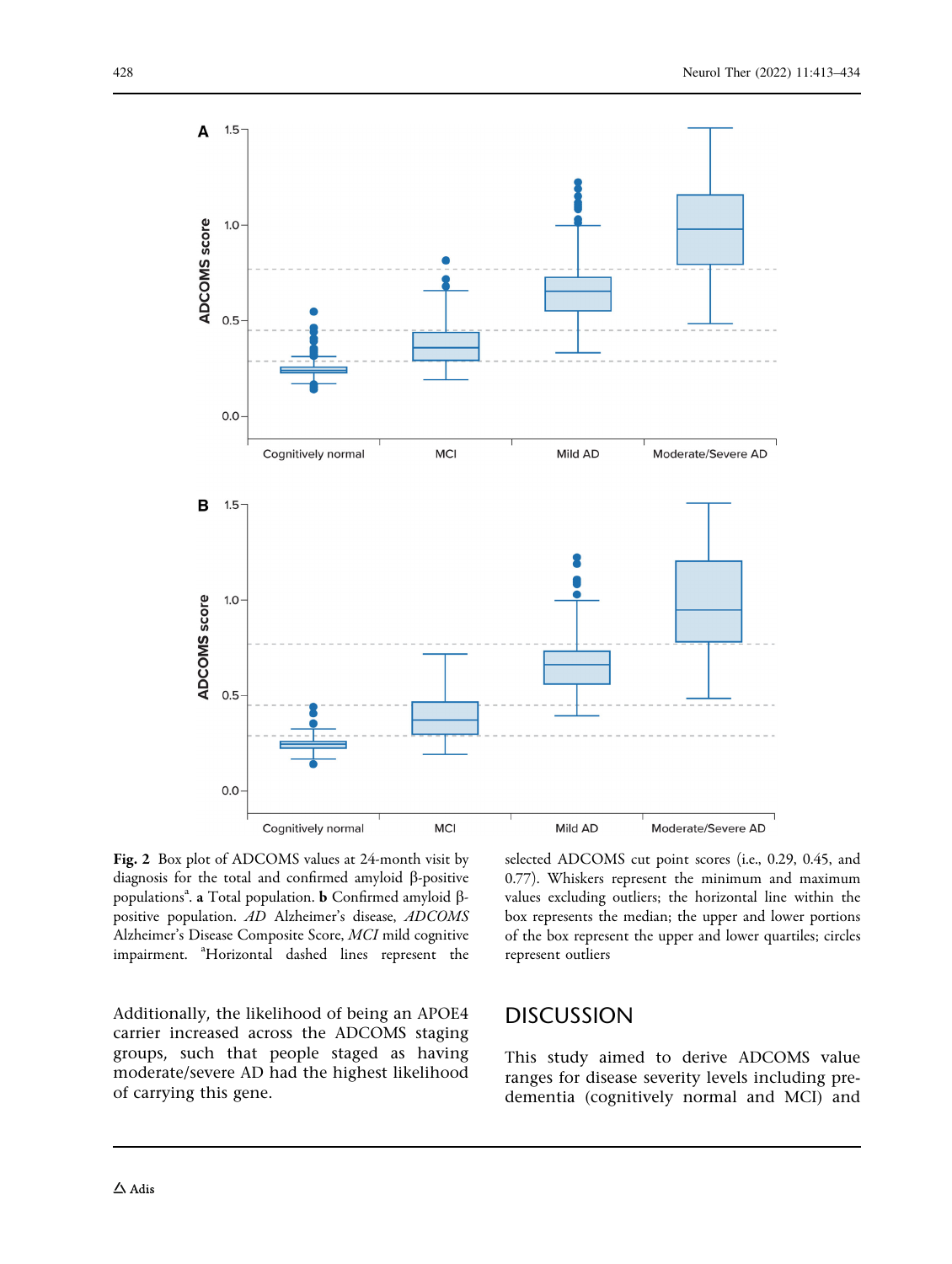|                                       | Normal cognition<br>(ADCOMS < 0.29)<br>$N = 830$ | <b>MCI</b><br>(ADCOMS > 0.29)<br>and $< 0.45$ )<br>$N = 735$ | Mild AD<br>$(ADCOMS \geq 0.45$<br>and $< 0.77$<br>$N = 468$ | Moderate/Severe AD<br>$(ADCOMS \geq 0.77)$<br>$N = 63$ |
|---------------------------------------|--------------------------------------------------|--------------------------------------------------------------|-------------------------------------------------------------|--------------------------------------------------------|
| $CSF$ Tau $(pg)$<br>ml)               |                                                  |                                                              |                                                             |                                                        |
| $\boldsymbol{N}$                      | 419                                              | 458                                                          | 295                                                         | 41                                                     |
| Mean (SD)                             | 239.4 $(98.8)^a$                                 | $278.7$ $(122.4)^a$                                          | 357.5 $(154.2)^{b}$                                         | 364.4 (139.6)                                          |
| CSF P-tau <sub>181</sub><br>(pg/ml)   |                                                  |                                                              |                                                             |                                                        |
| $\boldsymbol{N}$                      | 419                                              | 458                                                          | 295                                                         | 41                                                     |
| Mean (SD)                             | 22.0 $(10.3)^{a}$                                | 26.9 $(13.9)^{a}$                                            | 35.7 $(16.7)^{b}$                                           | 35.3 (14.3)                                            |
| CSF Amyloid<br>$\beta_{1-42}$ (pg/ml) |                                                  |                                                              |                                                             |                                                        |
| $\cal N$                              | 419                                              | 458                                                          | 295                                                         | 41                                                     |
| Mean (SD)                             | 1195.7 $(437.8)^a$                               | 983.5 $(452.2)^a$                                            | 719.0 $(332.8)^{b}$                                         | 619.7(260.9)                                           |
| APOE4 carrier                         |                                                  |                                                              |                                                             |                                                        |
| $\boldsymbol{N}$                      | 585                                              | 643                                                          | 435                                                         | 59                                                     |
| Yes: $n$ $(\%)$                       | $22 (3.8)^a$                                     | 66 $(10.3)^{a}$                                              | 71 $(16.3)^{b}$                                             | 12(20.3)                                               |
|                                       |                                                  |                                                              |                                                             |                                                        |

<span id="page-16-0"></span>Table 8 Biomarker values and APOE4 genotype according to ADCOMS staging score group

Statistical significance was assessed using a one-way analysis of variance for continuous measures (tau, ptau<sub>181</sub>, amyloid  $\beta_{1-42}$ ) with Bonferonni correction for multiple comparisons and a  $\chi^2$  goodness of fit test for APOE4

AD Alzheimer's disease, ADCOMS Alzheimer's Disease Composite Score, APOE4 apolipoprotein e4 allele, CSF cerebrospinal fluid, MCI mild cognitive impairment

 $n^2 p < 0.001$  compared with all other ADCOMS staging subgroups

 $^5p$  < 0.001 compared with all other ADCOMS staging subgroups except the ADCOMS  $\geq$  0.77 (moderate/severe AD) subgroup

AD-related dementia (mild and moderate/severe) that could differentiate between patients these different disease severity levels. The use of score ranges or cut point scores on cognitive and functional measures to determine patient disease severity is common within AD. For example, the MMSE is a commonly applied assessment tool that is well known among clinicians and is often used to stage dementia in clinical practice and within clinical trials. Typically, scores of 21–26 denote mild AD, 10–20 denote moderate AD, and  $\lt$  10 denotes severe AD, although there is some variation in the application of these scores (e.g., a cut point

score of 24 is sometimes used for mild AD  $[22]$ ). Similarly, the CDR has demonstrated high validity and reliability  $[23-26]$  in distinguishing between levels of AD severity, and there is evidence that MMSE scores map well onto CDR categories [[27](#page-20-0)]. However, as earlier noted, the ADCOMS has been shown to demonstrate greater sensitivity in measuring early cognitive decline in those with predementia and in measuring change during clinical trials  $[8-10]$  $[8-10]$  $[8-10]$ . Since the ADCOMS is increasingly being used as a primary or secondary endpoint in clinical trials of potential disease-modifying treatments currently being tested in those with MCI or mild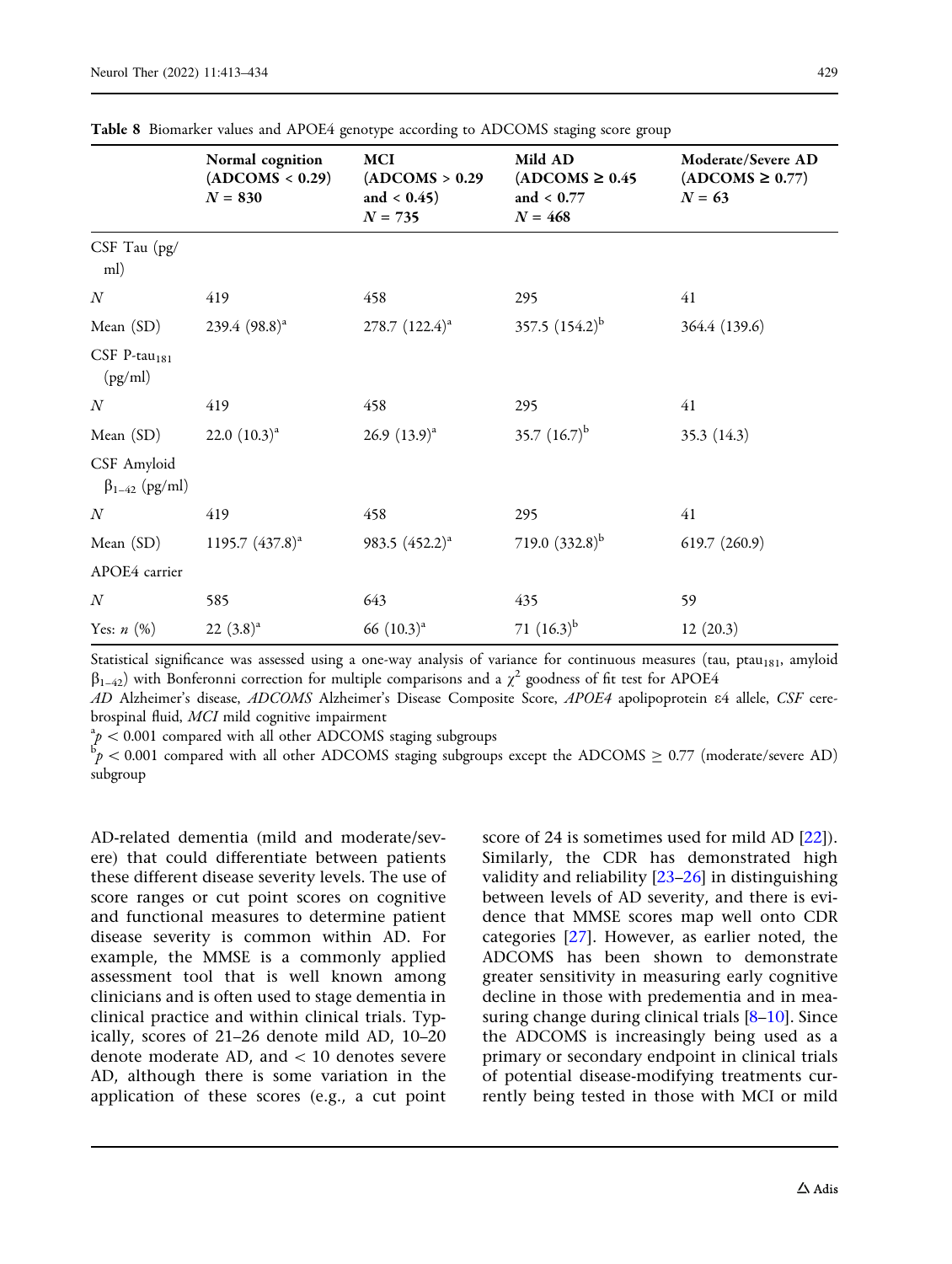dementia  $[11-15]$ , identifying scoring for the ADCOMS related to different stages in the progression of AD is warranted to aid in the monitoring of treatment effects.

Using a large sample of participants from the North American ADNI study, we derived the following severity scoring ranges for the ADCOMS measure: a score of  $\lt$  0.29 is indicative of normal cognition; a score of  $0.29$  to  $\lt$ 0.45 is indicative of MCI; a score of 0.45–0.77 is indicative of mild AD; a score of  $> 0.77$  is indicative of at least moderate AD. These scores were derived from ADNI study entry data when participants were predominantly diagnosed as cognitively normal or with MCI and from 2-year follow-up data when participants had begun transitioning to mild and moderate AD. Thus, we were able to derive severity staging scores across the predementia and early AD continuum. The derived results were consistent for the derivation and validation samples. Additionally, differences in biomarkers and genotypes across the derived staging score groups provided further diagnostic accuracy confirmation. Moreover, we replicated the results among a subset of the population who had positive amyloid  $\beta$  confirmation, indicating that the scores are not sensitive to variations in patient predisposition for developing AD.

To derive the cut point scores, analyses were conducted using four assessment measures that have varying degrees of sensitivity to early cognitive decline. Thus, the suggested cut points varied according to the reference measure. This was particularly the case for analyses using the MMSE, which consistently suggested lower ADCOMS cut point scores. As earlier noted, the MMSE is insensitive to early cognitive decline; the lower ADCOMS cut point scores suggested from analyses using the MMSE may be reflective of this. Although the ADCOMS contains two items from the MMSE (orientation to time and construction), these items have been shown to be related to AD progression among individuals with MCI [[28](#page-20-0)], which may contribute to the improved sensitivity of ADCOMS values in measuring early cognitive decline. Furthermore, the ADCOMS contains all domains from the CDR-SB, and scores on these domains are weighted higher than scores on the other items that make up the ADCOMS. This may explain why the proportions of patients correctly classified were consistently highest when using the CDR and CDR-SB reference cut points. However, the ADCOMS differentially weights the CDR-SB scores such that functional scores contribute more than cognitive scores, which means measurement between the assessment tools is not equal. Since function is known to be largely preserved during early cognitive decline but impaired upon AD onset [[29](#page-20-0), [30](#page-20-0)], the ADCOMS weighting structure may influence its ability to detect mild AD over the CDR-SB.

There are some limitations to consider when assessing the findings from this study. First, the ADNI data source contains only small numbers of patients with moderate AD and very few with severe AD. This may have influenced the selection of the ADCOMS cut score indicative of moderate/severe AD and the known-groups validity of the cut score, since scores may not have been normally distributed and generalizable to the wider population of patients with moderate/severe AD. Future research using a larger sample of patients with moderate/severe AD would allow an assessment of the validity of our findings. Another limitation of the present study was the partial reliance on previously suggested cut point scores for the CDR, CDR-SB, MMSE, and ADAS-Cog. These cut point scores are imprecise measures for which sensitivity and specificity have not been formally assessed (excepting CDR-SB [\[31](#page-20-0)]), and these cut point scores may not accurately distinguish patients in the early stage of AD from cognitively normal patients. However, they have been used extensively in the clinical trial setting and demonstrated high reliability and validity. Our findings also confirmed the validity of these cut point scores and their diagnostic discriminatory power.

Strengths of the current study include the use of a large, rich, longitudinal data source; replication across randomly derived samples and over time; primary use of the ROCs for the ADNI-assigned diagnostic groups in the final selection of the ADCOMS cut points; and sensitivity analyses using a patient population predisposed to developing AD. However, the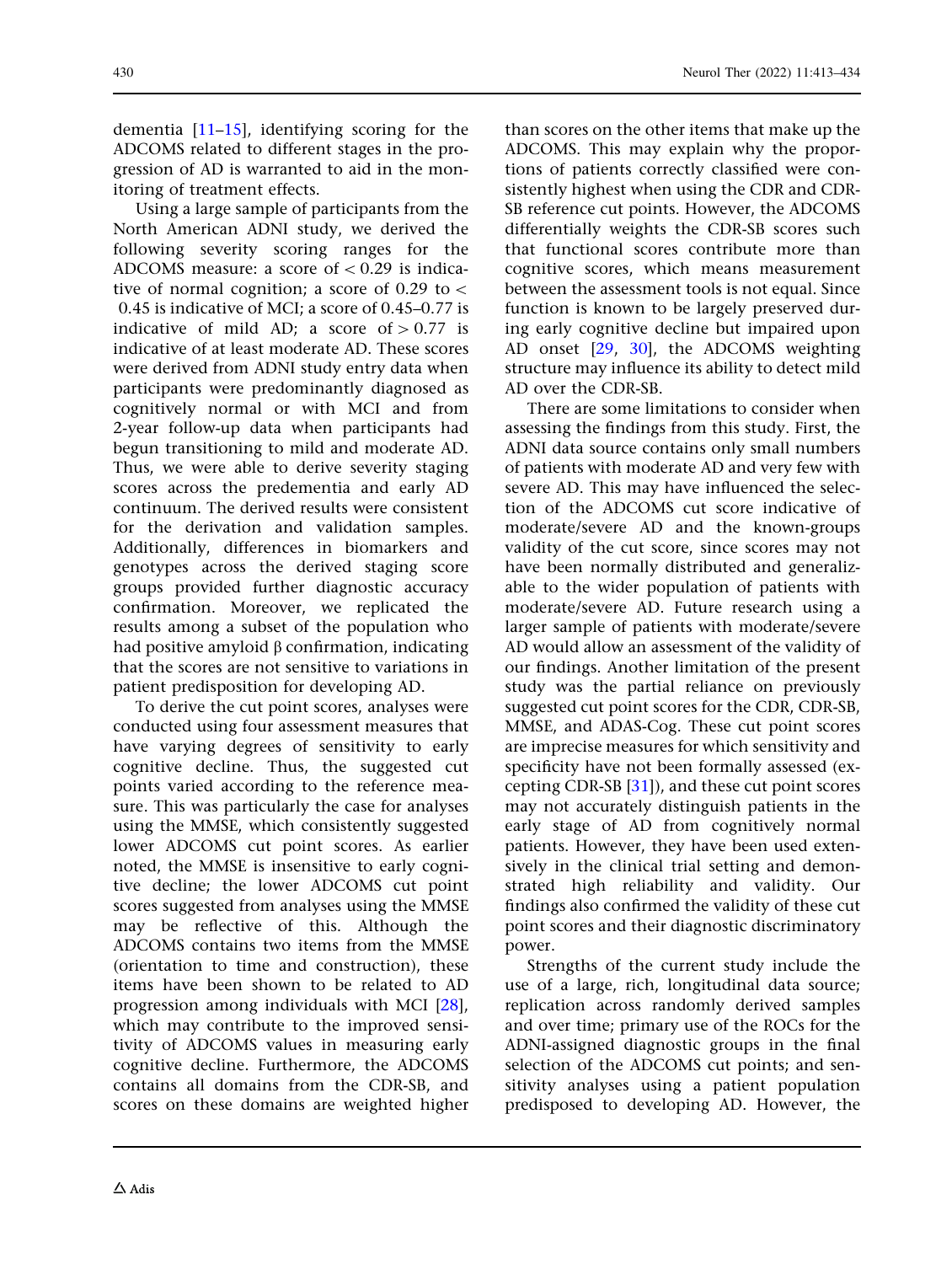ADNI population is homogeneous, and patients were carefully selected for study entry based on strict eligibility criteria. To further validate these findings, research examining the utility of these interpretative guidelines for staging AD and MCI using data from an alternative heterogeneous sample of patients with MCI and AD would be beneficial.

# **CONCLUSION**

Since Wang et al. [[7\]](#page-19-0) have shown that in persons with MCI and mild AD, the ADCOMS may be a more sensitive measure of disease progression than the MMSE, ADAS-Cog, CDR, or CDR-SB, it is currently being used as an endpoint for clinical trials of potentially disease-modifying treatments given to persons with MCI or mild AD dementia. Our study has developed score ranges for the ADCOMS that can be consistently mapped to existing criterion measures including CDR-SB and other instruments in AD to distinguish between different levels of disease severity as diagnosed in the population included in the ADNI database. The derived severity staging thresholds for ADCOMS will enable its use as an endpoint in clinical trials assessing disease progression and clinical outcomes of disease-modifying therapies in persons with MCI or early AD, including patients with  $AB +$  confirmation. Additional research is needed to show the extent to which changes in this measure over time are clinically meaningful to patients.

# ACKNOWLEDGEMENTS

We thank participants of the ADNI study.

Funding. Source(s) of Support: Data collection and sharing for this project was funded by the Alzheimer's Disease Neuroimaging Initiative (ADNI) (National Institutes of Health Grant U01 AG024904) and DOD ADNI (Department of Defense award number W81XWH-12-2-0012). ADNI is funded by the National Institute on Aging, the National Institute of Biomedical

Imaging and Bioengineering, and through generous contributions from the following: AbbVie, Alzheimer's Association; Alzheimer's Drug Discovery Foundation; Araclon Biotech; BioClinica, Inc.; Biogen; Bristol-Myers Squibb Company; CereSpir, Inc.; Cogstate; Eisai Inc.; Elan Pharmaceuticals, Inc.; Eli Lilly and Company; EuroImmun; F. Hoffmann-La Roche Ltd and its affiliated company Genentech, Inc.; Fujirebio; GE Healthcare; IXICO Ltd.; Janssen Alzheimer Immunotherapy Research & Development, LLC.; Johnson & Johnson Pharmaceutical Research & Development LLC.; Lumosity; Lundbeck; Merck & Co., Inc.; Meso Scale Diagnostics, LLC.; NeuroRx Research; Neurotrack Technologies; Novartis Pharmaceuticals Corporation; Pfizer Inc.; Piramal Imaging; Servier; Takeda Pharmaceutical Company; and Transition Therapeutics. The Canadian Institutes of Health Research is providing funds to support ADNI clinical sites in Canada. Private sector contributions are facilitated by the Foundation for the National Institutes of Health [\(www.fnih.](http://www.fnih.org) [org](http://www.fnih.org)). The grantee organization is the Northern California Institute for Research and Education, and the study is coordinated by the Alzheimer's Therapeutic Research Institute at the University of Southern California. ADNI data are disseminated by the Laboratory for Neuro Imaging at the University of Southern California. Sponsorship for this study and Rapid Service Fee were funded by Eisai Inc.

Editorial and Other Assistance. The authors acknowledge John Forbes (RTI Health Solutions, sponsored by Eisai Inc.) for formatting and editing the article.

Authorship. All named authors meet the International Committee of Medical Journal Editors (ICMJE) criteria for authorship for this article, take responsibility for the integrity of the work as a whole, and have given their approval for this version to be published.

Author Contributions. Amir Abbas Tahami Monfared conceived of the presented idea. Katherine Houghton acquired the data and conducted the analysis. All authors were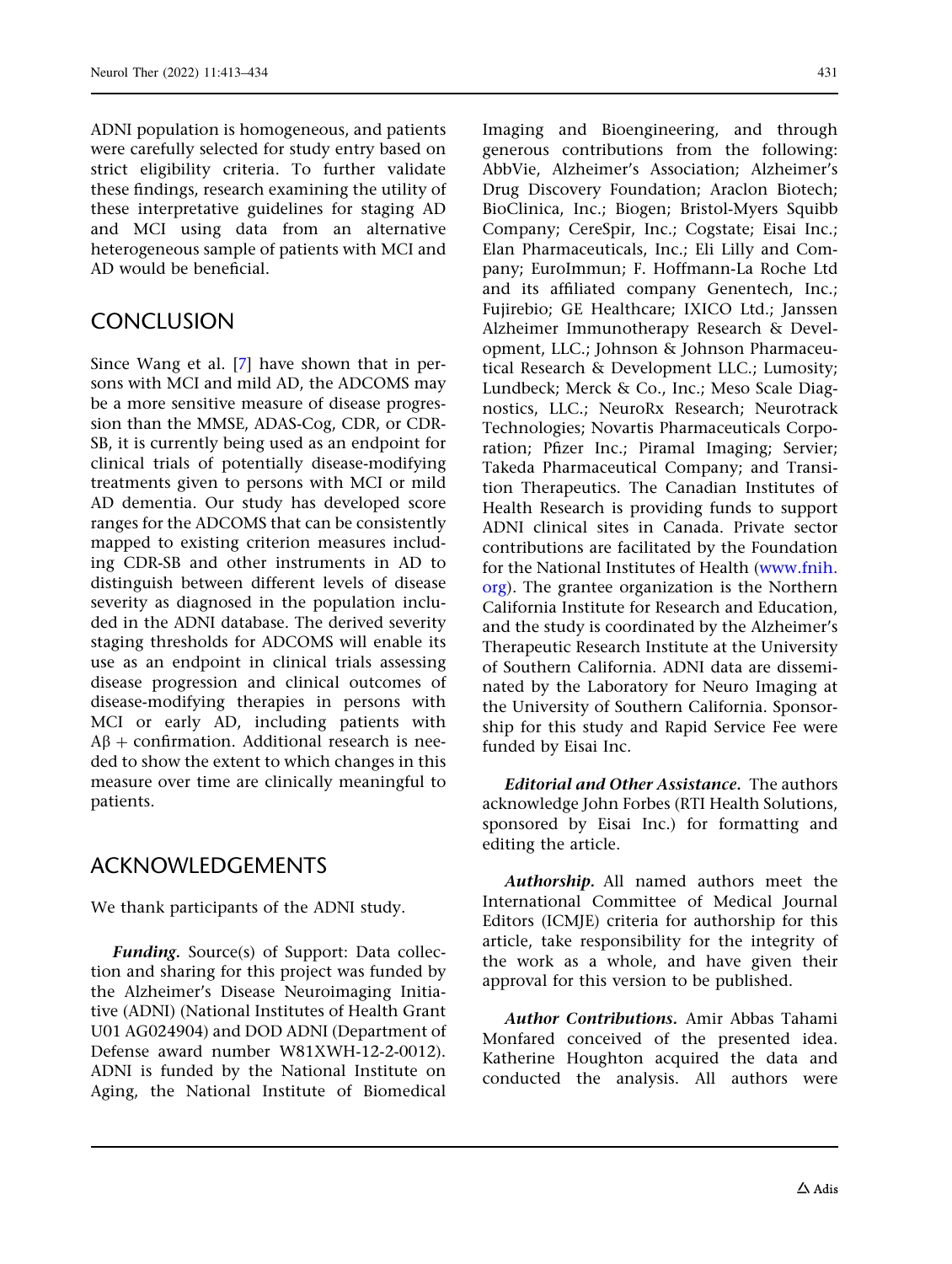<span id="page-19-0"></span>involved in interpreting the results and preparing and critically reviewing the manuscript.

Prior Presentation. These data have been previously presented, in part, at the 12th Clinical Trials in Alzheimer's Disease (CTAD) Meeting: Tahami Monfared AA, Stull K, Zhang Q. Staging early Alzheimer's disease using the Alzheimer's Disease Composite Score (ADCOMS). Poster presented at the 12th Clinical Trials in Alzheimer's Disease (CTAD) Meeting; December 4–7, 2019; San Diego, California.

Disclosures. Amir Abbas Tahami Monfared and Quanwu Zhang are employees of Eisai. Katherine Houghton and Josephine Mauskopf are employees of RTI International. This study was conducted jointly by all authors and funding for the study was provided to RTI International by Eisai.

Compliance with Ethics Guidelines. Written informed consent was obtained from all participants in the ADNI project, and the study was approved by the institutional review boards of all participating institutions. The names of all institutional review boards can be found in the supplementary material. The study was performed in accordance with the Helsinki Declaration of 1964 and its later amendments. Permission to access and use the ADNI data was obtained by the authors from the ADNI Initiative.

Data Availability. Data used in the preparation of this article were obtained from the ADNI database (adni.loni.usc.edu) on December 13, 2018. The datasets generated during the current study are available from the corresponding author on reasonable request.

**Open Access.** This article is licensed under a Creative Commons Attribution-Non-Commercial 4.0 International License, which permits any non-commercial use, sharing, adaptation, distribution and reproduction in any medium or format, as long as you give appropriate credit to the original author(s) and the source, provide a link to the Creative Commons licence, and indicate if changes were

made. The images or other third party material in this article are included in the article's Creative Commons licence, unless indicated otherwise in a credit line to the material. If material is not included in the article's Creative Commons licence and your intended use is not permitted by statutory regulation or exceeds the permitted use, you will need to obtain permission directly from the copyright holder. To view a copy of this licence, visit [http://](http://creativecommons.org/licenses/by-nc/4.0/) [creativecommons.org/licenses/by-nc/4.0/](http://creativecommons.org/licenses/by-nc/4.0/).

# **REFERENCES**

- 1. Leber P. Guidelines for the clinical evaluation of antidementia drugs. 1990.
- 2. Petersen RC, Smith GE, Waring SC, Ivnik RJ, Tangalos EG, Kokmen E. Mild cognitive impairment: clinical characterization and outcome. Arch Neurol. 1999;56(3):303–8.
- 3. American Psychiatric Association. Diagnostic and statistical manual of mental disorders: DSM-5. Arlington, Virginia; 2013.
- 4. Breton A, Casey D, Arnaoutoglou NA. Cognitive tests for the detection of mild cognitive impairment (MCI), the prodromal stage of dementia: metaanalysis of diagnostic accuracy studies. Int J Geriatr Psychiatry. 2019;34(2):233–42.
- 5. Arevalo-Rodriguez I, Smailagic N, Roqué-Figuls M, et al. Mini-Mental State Examination (MMSE) for the early detection of dementia in people with mild cognitive impairment (MCI). Cochrane Database Syst Rev. 2021;7(7):CD010783.
- 6. Petrazzuoli F, Vestberg S, Midlöv P, Thulesius H, Stomrud E, Palmqvist S. Brief cognitive tests used in primary care cannot accurately differentiate mild cognitive impairment from subjective cognitive decline. J Alzheimers Dis. 2020;75(4):1191–201.
- 7. Wang J, Logovinsky V, Hendrix SB, et al. ADCOMS: a composite clinical outcome for prodromal Alzheimer's disease trials. J Neurol Neurosurg Psychiatry. 2016;87(9):993–9.
- 8. Sabbagh MN, Hendrix S, Harrison JE. FDA position statement "Early Alzheimer's disease: developing drugs for treatment, guidance for Industry.'' Alzheimers Dementia (N Y). 2019;5:13–9.
- 9. Hendrix SB, Soininen H, van Hees A, et al. Alzheimer's disease Composite Score: a post-hoc analysis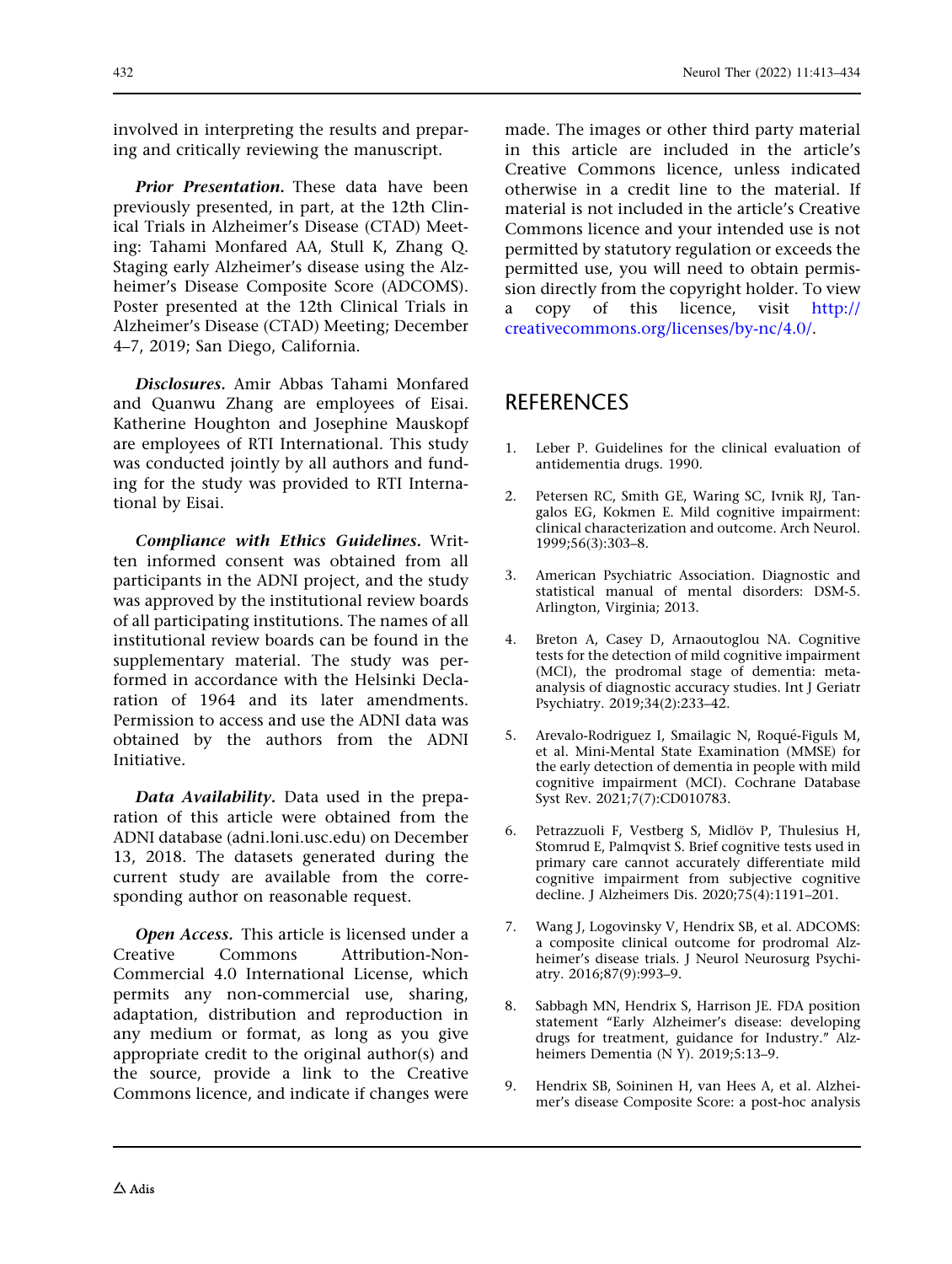<span id="page-20-0"></span>using data from the LipiDiDiet trial in prodromal Alzheimer's disease. J Prev Alzheimers Dis. 2019;6(4):232–6.

- 10. Abdullah L, Crawford F, Tsolaki M, et al. The influence of baseline Alzheimer's disease severity on cognitive decline and CSF biomarkers in the NILVAD trial. Front Neurol. 2020;11:149, 1–13.
- 11. Paul R, Jackson S, Ward M, et al. INVOKE-2: a phase 2 randomized, double-blind, placebo-controlled study to evaluate the efficacy and safety of AL002 in participants with early Alzheimer's disease. Presented at the 2021 Alzheimer's Association International Conference; July 26–30, 2021. Denver, Colorado.
- 12. Huang L-K, Chao S-P, Hu C-J. Clinical trials of new drugs for Alzheimer disease. J Biomed Sci. 2020;27(1):1–13.
- 13. Takeshima N, Ishiwata K, Sozu T, Furukawa TA. Primary endpoints in current phase II/III trials for Alzheimer disease: a systematic survey of trials registered at ClinicalTrials.gov. Alzheimer Dis Assoc Disord. 2020;34(1):97–100.
- 14. Gupta A, Sharma V, Singh N. Ongoing clinical trials of new drugs for Alzheimer's disease: A review article. 2021.
- 15. Bajaj S, McRae-McKee K, Hadjichrysanthou C, McNaughton E, de Wolf F, Anderson RM. A new Bayesian growth curve model for AD Composite Score (ADCOMS) [poster abstract]. Alzheimers Dement. 2019;15(P3–446):P1133.
- 16. Hendrix SB, Ellison N. ADCOMS: a sensitive measure of disease progression in early AD supporting better development decisions [poster abstract]. Alzheimer's Dement. 2019;15(F2-03–03):P520.
- 17. Evans S, McRae-McKee K, Wong MM, Hadjichrysanthou C, De Wolf F, Anderson R. The importance of endpoint selection: how effective does a drug need to be for success in a clinical trial of a possible Alzheimer's disease treatment? Eur J Epidemiol. 2018;33(7):635–44.
- 18. Hansson O, Lehmann S, Otto M, Zetterberg H, Lewczuk P. Advantages and disadvantages of the use of the CSF Amyloid  $\beta$  (A $\beta$ ) 42/40 ratio in the diagnosis of Alzheimer's disease. Alzheimer's Res Ther. 2019;11(1):1–15.
- 19. Hansson O, Seibyl J, Stomrud E, et al. CSF biomarkers of Alzheimer's disease concord with amyloid- $\beta$  PET and predict clinical progression: a study of fully automated immunoassays in Bio-FINDER and ADNI cohorts. Alzheimers Dement. 2018;14(11):1470–81.
- 20. Palmqvist S, Mattsson N, Hansson O, Initiative AsDN. Cerebrospinal fluid analysis detects cerebral  $amyloid- $\beta$  accumulation earlier than positron$ emission tomography. Brain. 2016;139(4):1226–36.
- 21. Sturchio A, Dwivedi AK, Young CB, et al. High cerebrospinal amyloid- $\beta$  42 is associated with normal cognition in individuals with brain amyloidosis. EClinicalMedicine. 2021;38:100988.
- 22. Creavin ST, Wisniewski S, Noel-Storr AH, et al. Mini-Mental State Examination (MMSE) for the detection of dementia in clinically unevaluated people aged 65 and over in community and primary care populations. Cochrane Database Syst Rev. 2016(1):1–182.
- 23. Schafer KA, Tractenberg RE, Sano M, et al. Reliability of monitoring the clinical dementia rating in multicenter clinical trials. Alzheimer Dis Assoc Disord. 2004;18(4):219.
- 24. Morris JC, Ernesto C, Schafer K, et al. Clinical dementia rating training and reliability in multicenter studies: the Alzheimer's Disease Cooperative Study experience. Neurology. 1997;48(6):1508–10.
- 25. Fillenbaum G, Peterson B, Morris J. Estimating the validity of the Clinical Dementia Rating scale: the CERAD experience. Aging (Milano). 1996;8(6): 379–85.
- 26. Chaves MLF, Camozzato AL, Godinho C, et al. Validity of the clinical dementia rating scale for the detection and staging of dementia in Brazilian patients. Alzheimer Dis Assoc Disord. 2007;21(3): 210–7.
- 27. Perneczky R, Wagenpfeil S, Komossa K, Grimmer T, Diehl J, Kurz A. Mapping scores onto stages: minimental state examination and clinical dementia rating. Am J Geriatr Psychiatry. 2006;14(2):139–44.
- 28. Choe YM, Lee BC, Choi I-G, et al. MMSE subscale scores as useful predictors of AD conversion in mild cognitive impairment. Neuropsychiatr Dis Treat. 2020;16:1767–75.
- 29. Albert MS, DeKosky ST, Dickson D, et al. The diagnosis of mild cognitive impairment due to Alzheimer's disease: recommendations from the National Institute on Aging-Alzheimer's Association workgroups on diagnostic guidelines for Alzheimer's disease. Alzheimers Dement. 2011;7(3):270–9.
- 30. Jekel K, Damian M, Wattmo C, et al. Mild cognitive impairment and deficits in instrumental activities of daily living: a systematic review. Alzheimers Res Ther. 2015;7(1):1–20.
- 31. O'Bryant SE, Waring SC, Cullum CM, et al. Staging dementia using clinical dementia rating scale sum